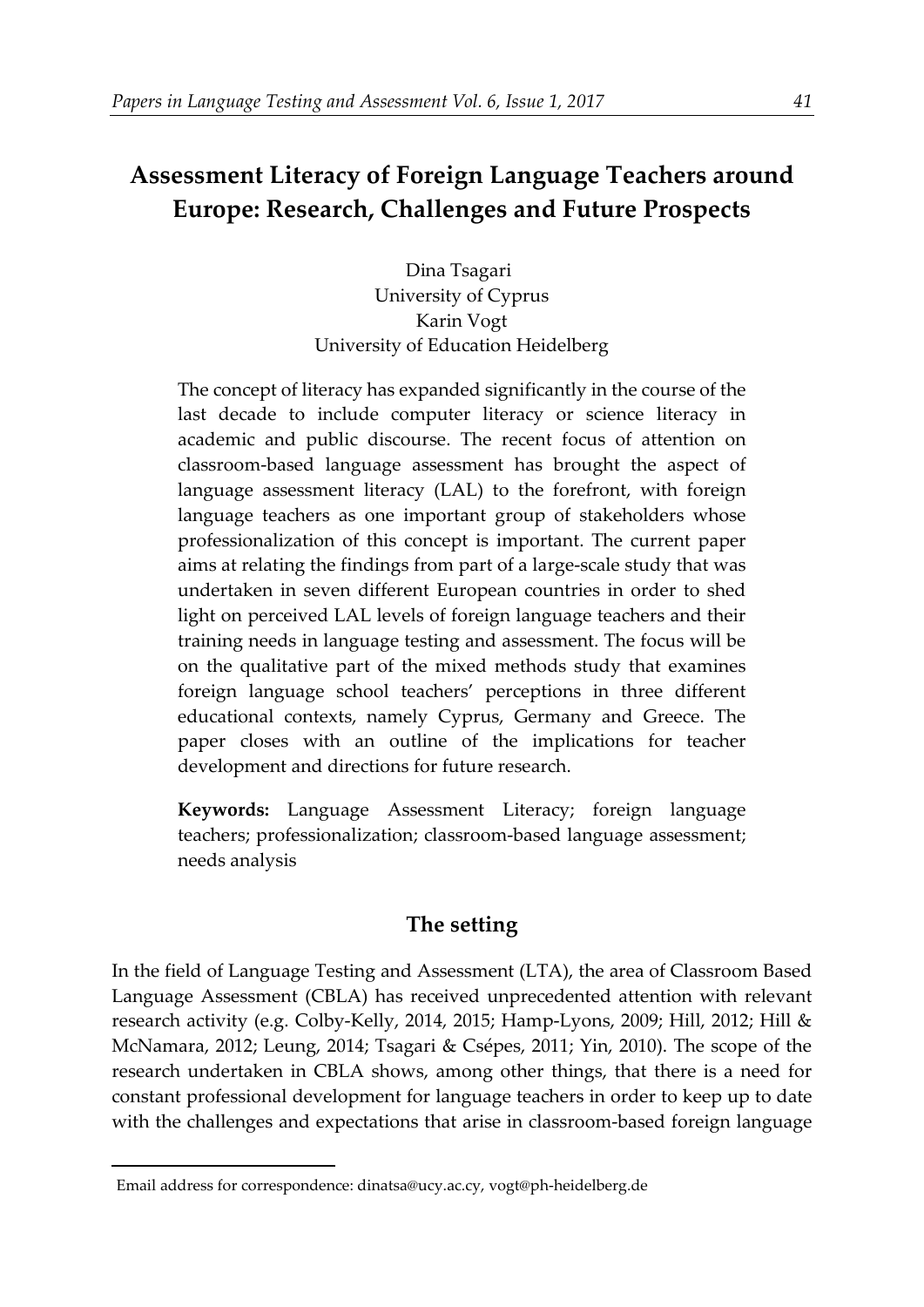assessment. Due to changes in educational systems worldwide, we are experiencing a radical shift from the traditional role of assessment practices that aim at "comparing students with other students based on achievement to an era when we compare student performance to pre-set standards" (Stiggins, 2006, p. 3). Teachers, being at the forefront of these developments, have to deal with increasing amounts of large-scale testing, e.g. as part of a monitoring system (East, 2015). They are expected to exploit the increased variety of assessment procedures such as alternative forms of assessment that have become part of "mainstream" practices in many educational contexts.

Coombe, Troudi and Al-Hamly et al. (2012) estimate that about 30 to 50 per cent of language teachers' everyday activities are assessment-related. However, evidence from empirical studies (Fulcher, 2012; Lam, 2014; Mendoza & Arandia, 2009; Yan, 2010) suggests a lack of sufficient knowledge and skills on assessment matters, which implies a low level of language assessment literacy (LAL). The present paper discusses the notion of LAL and relates the results of a mixed-methods study on current LAL literacy levels as perceived by pre- and in-service language teachers. The focus is on the findings of the qualitative part of the study undertaken to explore three European contexts in depth, based on findings of a questionnaire (n=853) administered in seven European countries.

## **Language Assessment Literacy (LAL): definitions and previous research**

Given the concept of literacy that has been expanded considerably to other domains, e.g. computer literacy, visual literacy (NCRL/ Metiri Group, 2003; Taylor, 2013), the addition of "assessment" literacy was to be expected (Engelsen & Smith, 2014; Taylor, 2013). The term "assessment literacy" was first coined by Stiggins (1991) and taken up by Falsgraf (2005, p. 6) as "… the ability to understand, analyze and apply information on student performance to improve instruction". Similarly, Pill and Harding (2013, p. 382) maintain that LAL comprises a variety of competencies that enable the individual to "understand, evaluate and create language tests and analyze test data". O'Loughlin (2013, p. 363) equally takes a skills-based perspective that views LAL as "…a range of skills related to test production, test score interpretation and use, and test evaluation in conjunction with the development of a critical understanding about the roles and functions of assessment within society". The critical stance of individuals concerned with language assessment is considered in Inbar-Lourie's (2008, p. 389) definition, which highlights "the capacity to ask and answer critical questions about the purpose for assessment, about the fitness of the tool being used, about testing conditions, and about what is going to happen on the basis of the test results". The most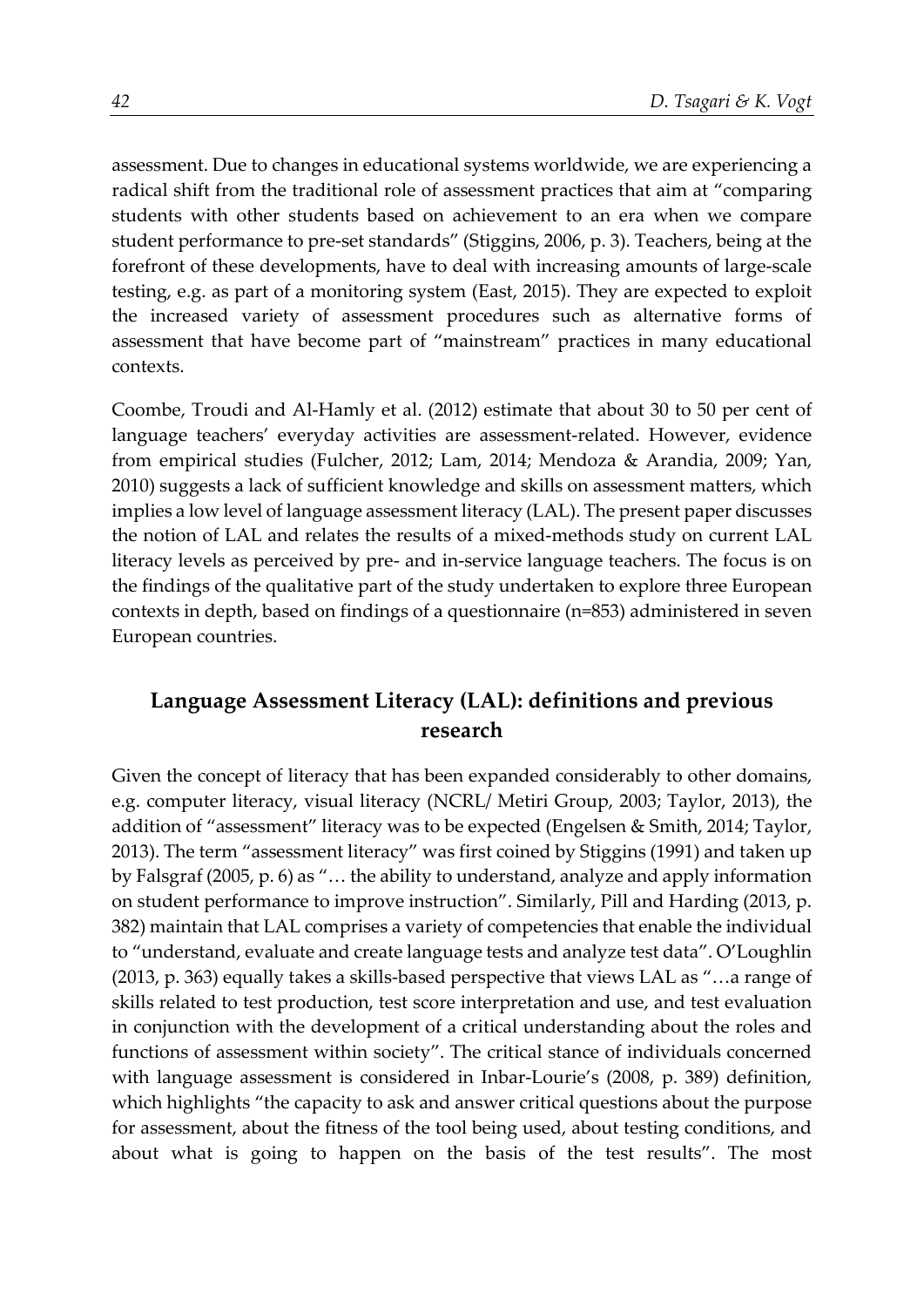comprehensive definition to date has been suggested by Fulcher (2012, p. 125), which is:

The knowledge, skills and abilities required to design, develop, maintain or evaluate, large-scale standardized and/or classroom based tests, familiarity with test processes, and awareness of principles and concepts that guide and underpin practice, including ethics and codes of practice. The ability to place knowledge, skills, processes, principles and concepts within wider historical, social, political and philosophical frameworks in order to understand why practices have arisen as they have, and to evaluate the role and impact of testing on society, institutions, and individuals.

Finally, our own definition of LAL, used also in this paper, is "the ability to design, develop and critically evaluate tests and other assessment procedures, as well as the ability to monitor, evaluate, grade and score assessments on the basis of theoretical knowledge" (Vogt & Tsagari, 2014, p. 377).

LAL as a concept seems to be more closely associated with language testers (Popham, 2009; Malone, 2013) and consequently much of the research that has been carried out is related to this important group of stakeholders. However, research seems to suggest that the levels of teachers' LAL are to be improved. For example, Scarino (2013), who continuously worked with teachers at schools and used 'collaborative dialogues' with teachers as the major source of data, observes that teachers were struggling with the construct of assessment on a theoretical, practical and institutional level. She stressed the need to develop LAL for teachers in in-service training informed by a holistic approach that goes beyond a mere knowledge-based concept of LAL.

Hasselgreen, Carlsen and Helness (2004) focused on previous training in LTA with three types of stakeholders as a key parameter of LAL as well as their perceived training needs in various areas of LTA. Among the stakeholders were teachers, teacher trainers and testing experts (n=914) from Europe and beyond, with the majority of respondents coming from Finland, Sweden and the UK. The results of the online survey revealed that all stakeholders seemed to lack formal education in LTA and expressed a need for training across the board.

In a more recent study that partly replicated the research instruments used by Hasselgreen et al. (2004), Kvasova and Kavytska (2014) targeted Ukrainian university foreign language teachers in order to gauge their LAL needs and to investigate their training needs in the field. Despite good competence levels in assessment-related tasks such as using ready-made tests or providing feedback, Kvasova and Kavytska conclude that "overall assessment literacy has not yet reached an appropriately high level" (2014, p. 175).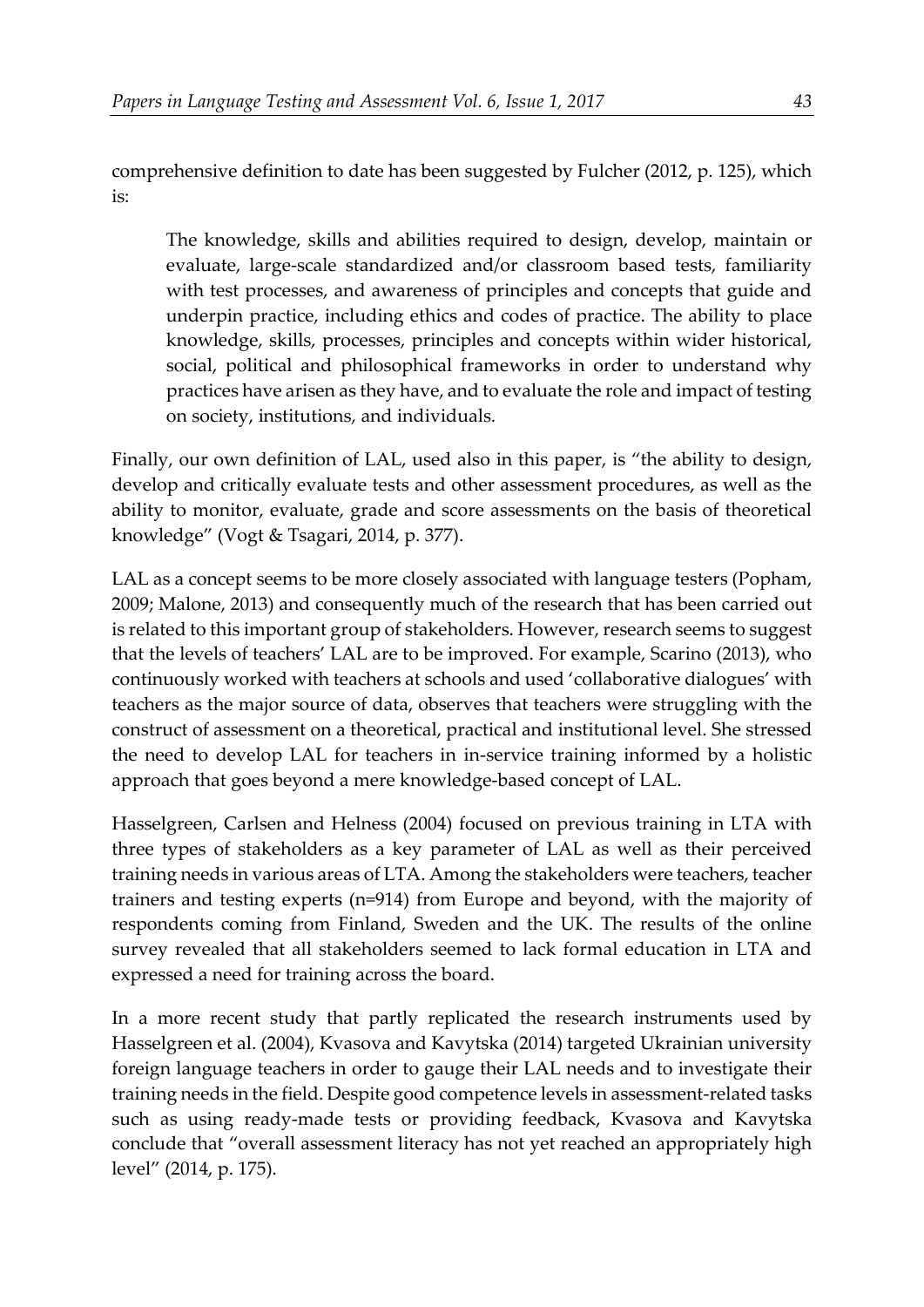Finally, the aim of Fulcher's (2012) study was to identify the training needs of foreign language teachers (n=278) using an online survey. His findings suggest that language teachers are aware of assessment requirements that are not currently supplied in existing training materials and that there is a need for comprehensible and practical materials in order to enhance their assessment literacy.

The aim of the main study was to gauge LAL levels of regular European foreign language teachers and identify training needs to enhance their LAL on a European and local level. The study was a response to the call for more investigation in the training needs of FL teachers round Europe expressed by Hasselgreen et al. (2004) to gain a clearer picture of the assessment literacy of practicing FL educators. Our largescale, mixed-methods study focused on "regular" teachers (that is, teachers whose only assessment experience was within the classroom) as an important stakeholder group. This is in contrast to other European studies, which have included teacher trainers and testing experts or teachers who also perform assessment roles outside the classroom context (e.g., as item writers or examiners).

The next section will detail the aims and design for the study. The Results section will include a brief overview of the questionnaire findings for the three focus countries followed by a detailed discussion of the results of the interview data, which is the focus of this paper.

## **Research Focus**

As mentioned before, the aim of the main study was to investigate the level of LAL of regular foreign language teachers across Europe. By 'regular' foreign language teachers we understand those who have undergone standard training and who teach foreign languages at state tertiary institutions, colleges and schools, and have no additional assessment roles e.g. working as item writers or as examiners in standardized tests. The aim of the study was to explore levels of training received as well as investigate training needs. It also looked into teachers' compensation strategies in case of low LAL levels. The research questions for the main study were formulated as follows:

- What level of training in areas of LTA do "regular" foreign language teachers report? Do they perceive this training to be sufficient? If not, how do they compensate for it?
- To what extent do foreign language teachers perceive a need for in-service training in the different fields of LTA?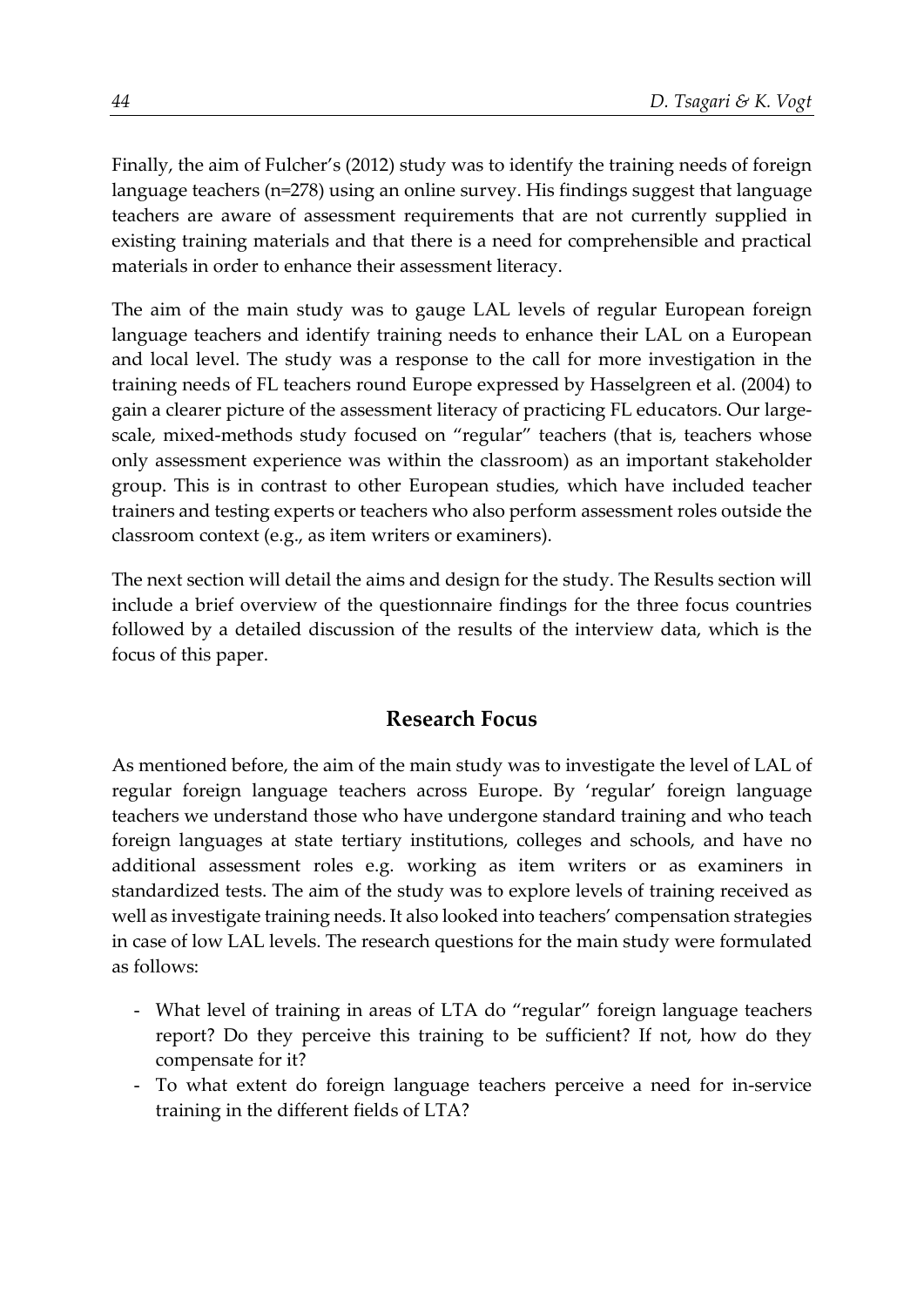This paper will focus on the qualitative part of the study, which focused on the educational contexts of Cyprus, Germany and Greece. This set out to investigate the following questions:

What is the nature of assessment activities of EFL teachers in Cyprus, Germany and Greece?

How well do teachers feel prepared for their assessment activities?

What are the local language testing and assessment training needs identified by the teachers?

## **Study design**

The main study was a mixed-methods study (Creswell, 2015; Tashakkori & Teddlie, 1998; Teddlie & Tashakkori, 2009) that aimed at triangulating qualitative and quantitative data in order to enhance the validity of the study (Elsner & Viebrock, 2014; Turner, 2014). The questionnaire represented the quantitative part of the study and it was administered to foreign language teachers based in Cyprus, the Former Yugoslavian Republic of Macedonia (FYROM), Germany, Greece, Italy, Poland and Turkey. It was important for us that the informants only served as language teachers and did not have additional assessment-related roles such as item writers. English was the main language that was taught by the informants. The questionnaire was administered to 878 informants, of which 853 (97.2 %) were returned.

The qualitative part of the study, which is the focus of this paper, set out to investigate individual teachers' training biographies, their perceptions of their LAL levels and their individual needs in terms of in-service teacher training in their respective local contexts. To do this, semi-structured interviews were conducted with primary and secondary state school teachers teaching EFL in Cyprus (n=16), Germany (n=25) and Greece (n=22). All informants consented to take part in the study. While the German teachers taught in secondary schools (age 10-19), the Cypriot and Greek sample covered both the primary and secondary sectors of education. Their teaching experience ranged from two to 34 years.

#### **Data Collection and Analysis**

The questionnaire used for the main study was based on the one used by Hasselgreen et al. (2004) excluding the questions on large-scale testing, an aspect that teachers are not typically engaged with in their teaching lives (see Appendix 1). The first part of the questionnaire obtained background information about the informants, e.g. teaching qualifications, current institution, age of target learner group, etc. The remainder of the questionnaire was divided into three sections, namely classroom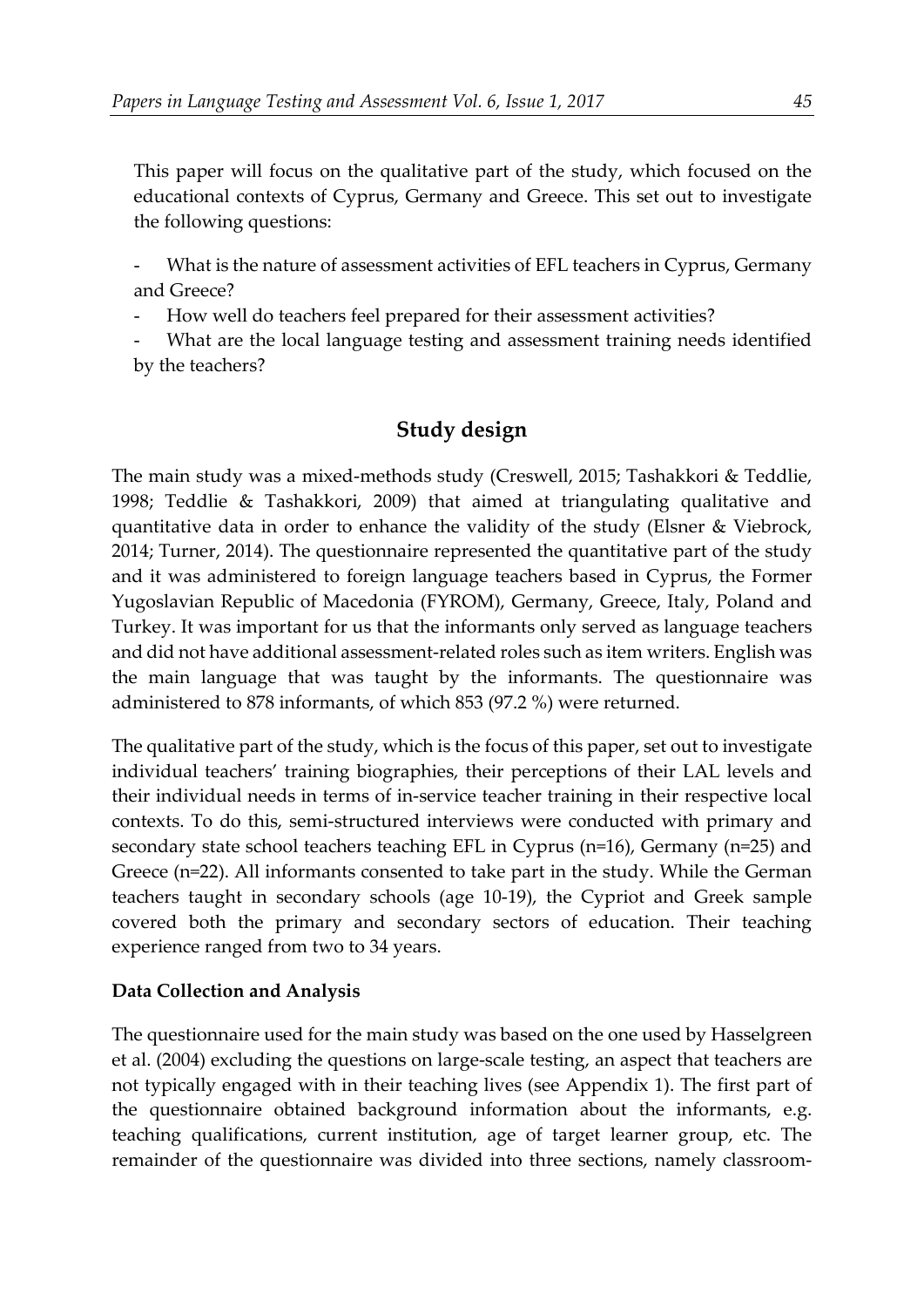focused LTA (n=12 questions), purposes of testing (n=8 questions) and content and concepts of LTA (n=16 questions) (Table 1). Each part was further subdivided into one section enquiring about the training that respondents had received and one relating to the training needs that respondents felt was necessary for them. As in the Hasselgreen et al. (2004) questionnaire, a three-point Likert scale was used for the answers. The questionnaire was found to be highly internally consistent with Cronbach's alpha coefficient ranging from .80 to .93 for the individual scales (see Dörnyei, 2010, p. 94). Descriptive statistics such as frequencies and percentages were calculated for the data.

|                  | Training (Question No) |          |                                              |  |  |
|------------------|------------------------|----------|----------------------------------------------|--|--|
| Component        | Received               | Needed   | LTA practices                                |  |  |
|                  | 1.1 a)                 | 1.2a)    | Preparing classroom tests                    |  |  |
| 1.Classroom-     | 1.1 <sub>b</sub>       | 1.2 b)   | Ready-made tests from textbook packages      |  |  |
| focused LTA      | 1.1 c)                 | 1.2 c)   | Giving feedback based on assessment          |  |  |
| (6 questions per | 1.1 d)                 | 1.2 d)   | Self- or peer-assessment                     |  |  |
| category)        | 1.1 e)                 | 1.2 e)   | Informal assessment                          |  |  |
|                  | 1.1 f                  | 1.2 f    | ELP or Portfolio                             |  |  |
| 2.Purposes of    | 2.1 a)                 | 2.2 a)   | Giving grades                                |  |  |
| testing          | 2.1 b)                 | 2.2 b)   | Finding out what needs to be taught/learned  |  |  |
| (4 questions per | 2.1 c)                 | 2.2 c)   | Placing students onto programs etc           |  |  |
| category)        | 2.1 d)                 | 2.2 d)   | Awarding final certificates                  |  |  |
|                  | 3.1.1 a)               | 3.2.1 a) | Receptive skills (reading/listening)         |  |  |
|                  | 3.1.1 b)               | 3.2.1 b) | Productive skills (speaking/writing)         |  |  |
| 3. Content and   | 3.1.1 c)               | 3.2.1 c) | Microlinguistic aspects (grammar/vocabulary) |  |  |
| concepts of LTA  | 3.1.1 d)               | 3.2.1 d) | Integrated language skills                   |  |  |
| (8 questions per | 3.1.1 e                | 3.2.1 e  | Aspects of culture                           |  |  |
| category)        | 3.1.2                  | 3.2.2    | Reliability                                  |  |  |
|                  | 3.1.3                  | 3.2.3    | Validity                                     |  |  |
|                  | 3.1.4                  | 3.2.4    | Using statistics                             |  |  |

**Table 1.** Questionnaire items

The qualitative data in the study were yielded by 63 semi-structured interviews. Cohen, Manion and Morrison (2011) maintain that interviews allow for great depth in comparison to other research methods. In the present study, the function of the interviews was to help us understand more thoroughly teachers' assessment practices within their educational contexts (in line with Cheng & Wang, 2007). The guiding questions (Table 2) were designed to allow room for variations, additions or clarifications and asked about teachers' institutional background, assessment practices and training.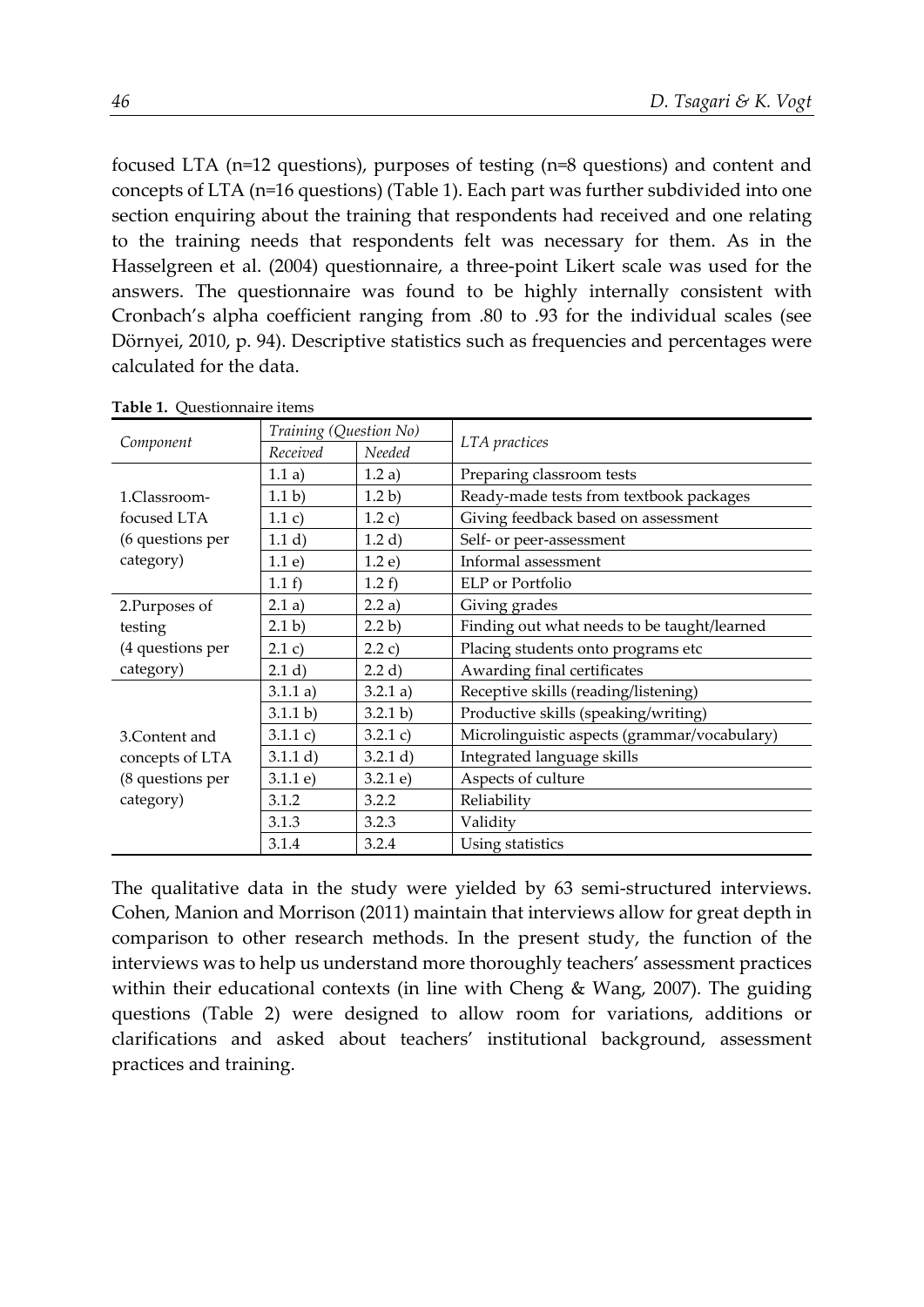#### **Table 2.** Guiding questions

1. During your pre-service teacher training, did you learn about language testing and assessment  $(LTA)$ ?

- 2. Did you feel appropriately prepared for your LTA tasks after pre-service training?
- 3. If not, how did you learn about LTA?

4. Do you know more about recent LTA methods, e.g. portfolio assessment, self- or peer-assessment? Have you ever tried them?

5. Have you ever worked with standardized tests or have you advised learners in this area? What do you think of them?

- 6. What types of LTA do you use in your school / institute?
- 7. Have you received in-service training in LTA? If yes, what was the focus of this training?

8. How satisfied are you with in-service training offered in LTA? What LTA training would you like in the short-term?

After seeking the relevant permissions by persons and institutions, the interviews were timetabled and conducted at venues and times convenient for the teachers. Interviews lasted between 30 and 45 minutes. They were audiotaped and transcribed before being sent out to informants for communicative validation (Dörnyei, 2007). Informants were invited to comment on any ambiguous elements in the transcripts, which resulted in editing the transcripts. The final versions were then content analysed. The categories of analysis were both deductive (using the interview questions) and inductive with emergent themes and patterns arising from the data (Aguado, 2014).

The analysis of the data was undertaken separately by the researchers in order to enhance cross-verification of data by way of investigator triangulation. As a last step, researchers collated the group tendencies before comparing the data across the three regional contexts.

#### **Results and Discussion**

Since the focus of this paper is on the qualitative part of the study, we will briefly summarise the questionnaire results for the three focus countries before relating and discussing the interview data in greater depth. More detailed discussions of the quantitative part of the study can be found in Vogt and Tsagari (2014).

Looking at the overall trends (see Table 3), we generally observe low LAL levels. On average, the majority of foreign language teachers in our sample either received "no" (35%) or "a little" (32.5%) training. Only certain aspects of LTA were developed, e.g. in testing microlinguistic aspects and language skills. Other aspects of LTA, e.g.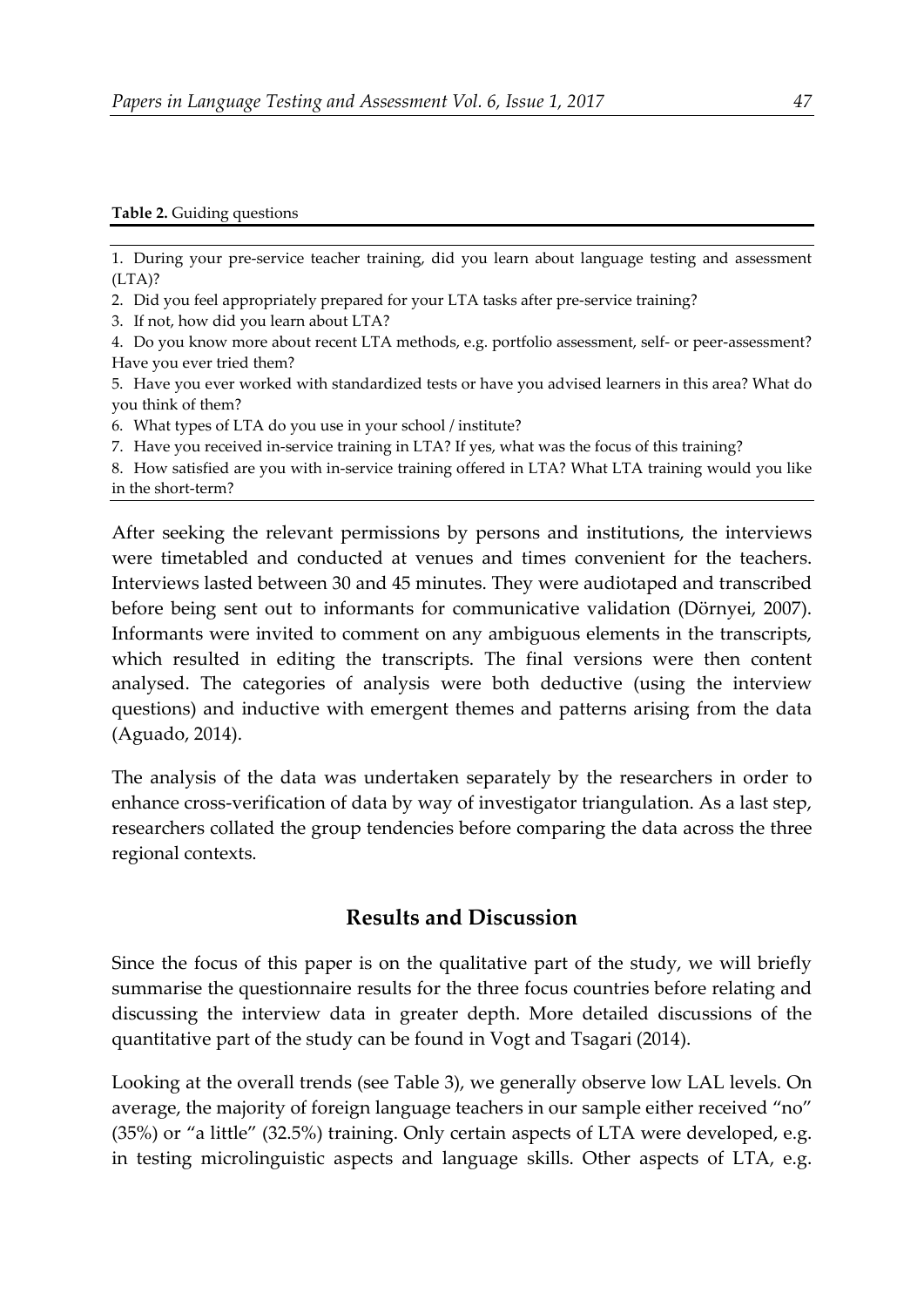grading or non-traditional assessment methods as well as establishing quality criteria of assessments were not well-developed (see Vogt & Tsagari, 2014).

| <b>Table 9.</b> Trychage tichus in teachers ETTY increasy in regional contexts |                   |         |        |         |  |
|--------------------------------------------------------------------------------|-------------------|---------|--------|---------|--|
|                                                                                | Greece            | Germany | Cyprus | Average |  |
| <b>Training Received</b>                                                       |                   |         |        |         |  |
| Not at all                                                                     | 32.0 <sup>1</sup> | 47.1    | 25.9   | 35      |  |
| A little                                                                       | 30.5              | 31.7    | 35.4   | 32.5    |  |
| Advanced                                                                       | 22.1              | 18.4    | 24.3   | 21.6    |  |
| <b>Training Needed</b>                                                         |                   |         |        |         |  |
| None                                                                           | 15.7              | 29.3    | 26.8   | 23.9    |  |
| Basic                                                                          | 23.3              | 40.1    | 26.8   | 30.0    |  |
| Advanced                                                                       | 39.7              | 26.3    | 24.5   | 30.1    |  |

**Table 3.** Average trends in teachers' LTA literacy in regional contexts

1: percent based on data reported in Vogt and Tsagari, 2014

Furthermore, 60.1% on average required "a little" or "advanced" training in LTA with varying topics depending on local educational contexts. In contexts with a strong high-stakes test culture such as Greece, even respondents who seemed to have a solid basis in microlinguistic aspects, or the "four skills", asked for more advanced training. Other, more innovative aspects of assessment such as self-assessment, peerassessment or the European Language Portfolio, were also identified as urgent areas for professionalization (see Vogt & Tsagari, 2014).

To further investigate individual teachers' LAL profiles and needs in their local contexts, findings from the interview data will be discussed in more detail, following the order of the research questions.

## **Nature of assessment activities**

#### **Assessment procedures**

Teachers were asked what assessment procedures they make use of. It is obvious in the data that the regulations of the national or regional educational authorities highly impact on teachers' assessment practices and procedures. Most of the Cypriot and Greek teachers (n=12 and 20 respectively) and all of the German (n=25) teachers said that they used pencil-and-paper tests to assess their learners' foreign language performance. Primary school teachers in Cyprus and Greece, in particular, stressed that they were not obliged to do so but that they did administer classroom tests occasionally since this gives them the opportunity to find out about students' progress. In secondary schools in Germany, pencil-and-paper tests are very much part of the local foreign language assessment culture and the number of tests per semester (usually three to six depending on grade level) is either regulated by the regional school authorities and / or by the schools themselves. Teachers in Germany also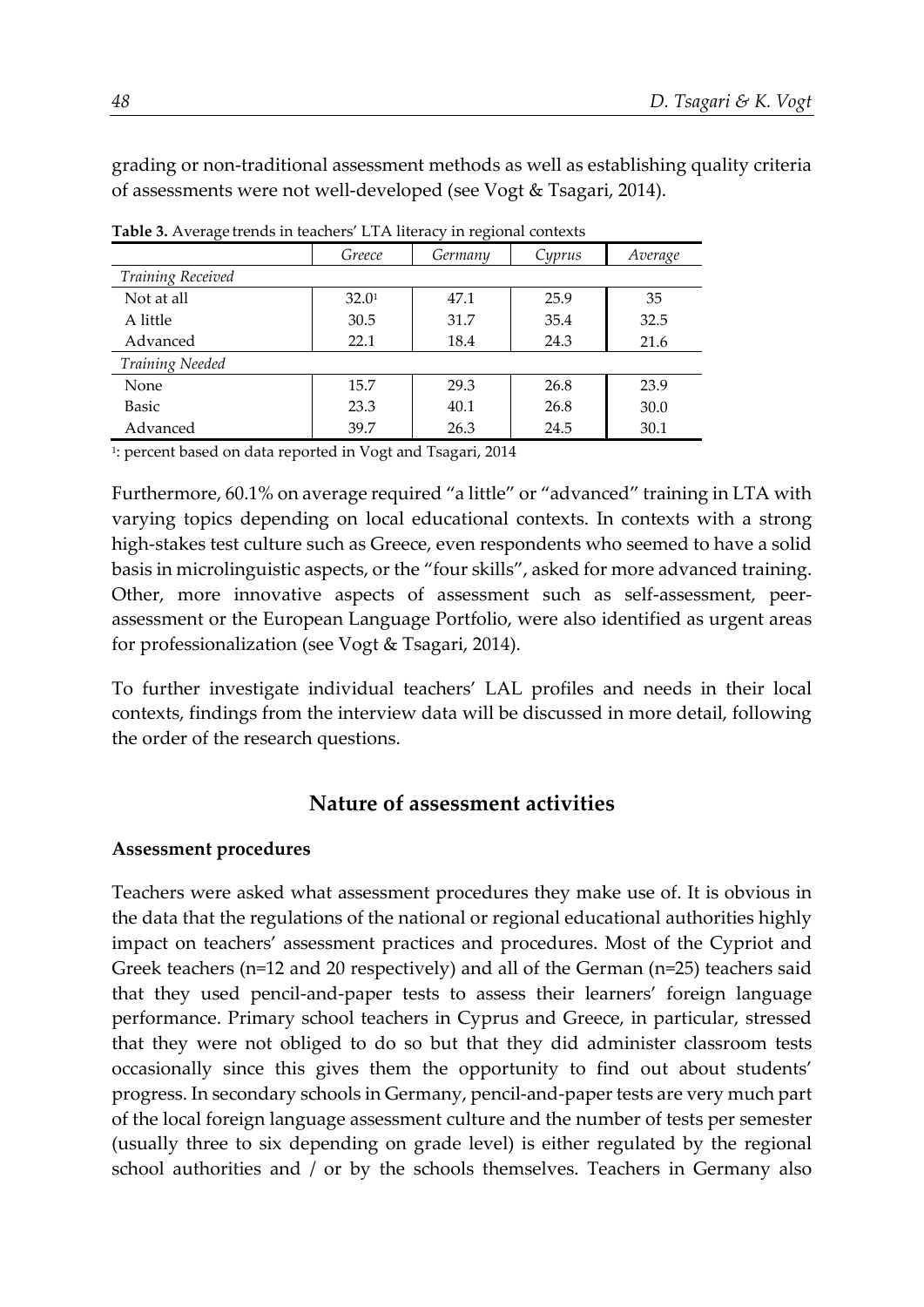administer these classroom tests on a regular basis, with additional shorter tests, e.g. vocabulary tests. The Greek and Cypriot data indicated that teachers test their students usually every three to four units in the textbook whereas only two teachers (GRT3, GRT4) test their students as soon as they finish a unit. This helps them not only understand if they have taught the unit successfully ("that tells me how to plan the next unit", CYT1), but also identifies any possible problems students face so that remedial work can be planned accordingly.

In the class tests themselves, teachers indicated they used a variety of task types, almost all of which are rather traditional. The most frequent are sentence completion and answering questions for grammar and vocabulary while more open-ended tasks such as essay writing are used for more advanced learners. German teachers uniformly added vocabulary tests, mostly bilingual, i.e. asking for translation of isolated words or sentences into English: "Sure, class tests and vocabulary tests after a unit has been finished" (GERT19). Although most teachers also evaluated their learners' oral performance in some way, the data yielded that there was a clear focus on pencil-and-paper tests and therefore on receptive skills such as reading and sometimes listening and writing as a productive skill. Speaking as a productive skill hardly played any role in classroom tests.

Teachers tended to rely heavily on the information written tests yield about their learners' performance. A Greek informant maintained, "[Tests] tell me almost everything. They clearly show each student's progress" (GRT2) and a very experienced German teacher did not question the use of written tests at all: "In secondary school you have to administer more written class tests" (GERT6). One German respondent estimated that 80% of colleagues at his school relied on written tests for their final evaluation in the school reports (GERT3).

Regarding feedback from test results, teachers provided various types of feedback to students once the class tests were marked. The majority of informants in our sample talked about test results in class while the test papers are being handed back to the learners. However, a deficit-oriented approach seems to prevail in some contexts as the majority also emphasized the mistakes learners made and they identified problematic areas, as one Greek teacher suggested: "I show them the tests and then we have an in-class discussion about how to avoid making the same mistakes" (GRT1). One Cypriot teacher said: "If I see that there is some kind of difficulty, I will indicate that on the test paper" (CYT3). This same teacher, however, also praised positive aspects of the students' performance on the test. Others addressed learners' language problems that are obvious from their test performance by offering remedial work. In other words the test results were fed back into their teaching. All in all, we can conclude that the ways teachers provide feedback are rather individualized.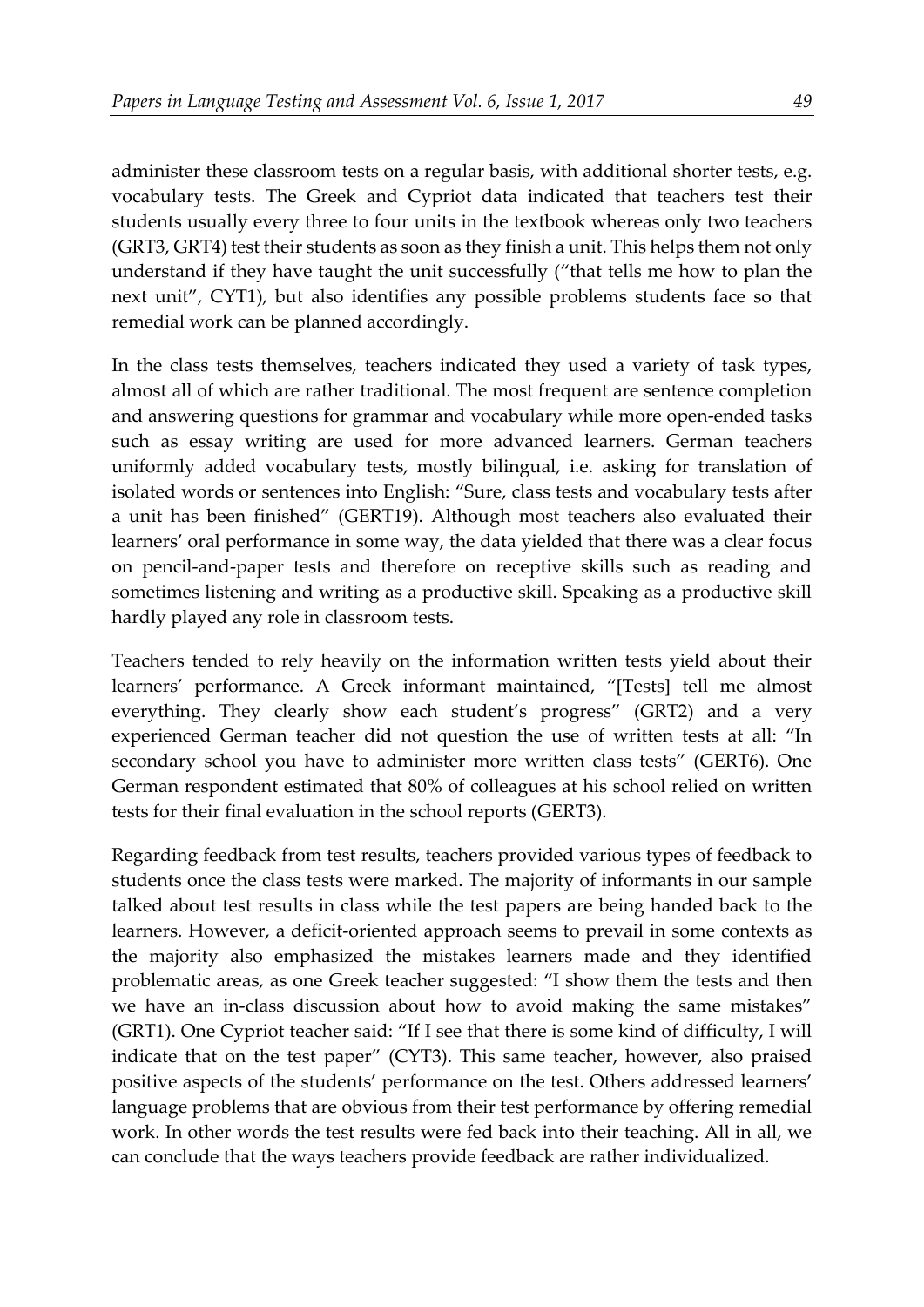#### **Marking criteria**

With regard to the marking criteria of tests, the majority of informants confirmed that they were strict with the correction of tests ("When I mark, I'm strict with the things I have taught and the objectives of the test tasks", CYT2). All of the Greek and Cypriot teachers except GRT4 indicated that the marking criteria are also transparent to the learners. One Cypriot teacher asserted that his students "know what the test exercises ask from them and the way I mark [sic]" (CYT4). The German teachers, however, were not that positively minded in this respect. As one informant (GERT6) suggested, he lacked knowledge about criteria for classroom tests, having always relied on a gut feeling: "how you can give marks, how to design class tests, how to prepare for class tests ... one has always acted intuitively". Thus basic elements of classroom design and related scoring rubrics did not seem to be that clear to some informants, which is reflected in the in-service teacher training needs regarding language testing and assessment.

#### **Alternative forms of assessment**

When asked about the extent to which the respondents used alternative forms of assessment, e.g. portfolio assessment, self- or peer-assessment, they mainly indicated that they were aware of them but that they were not necessarily part of their assessment routines. In Greece, primary school teachers were still far from implementing them with their young learners. For example, GRT2 showed some awareness of other forms of assessment besides tests and she said she used games and various other playful activities. Also, GRT3 said she uses self-assessment and peerassessment to assess her students but could not explain details. The majority of the Cypriots teachers acknowledged the use of games and activities as assessment methods, e.g.: "If I want to assess vocabulary I will have a Bingo activity where through the use of a dice students will ask and answer or find out things. Through this, for instance, I can check their vocabulary" (CYT3). CYT2 also referred to the use of projects for assessment purposes, e.g.: "We usually have some mini-scale projects. For instance, we work with a small story, 'The Three Little Pigs', and then I prepare a small project for them which I then use as a form of evaluation". CYT2 also used plays performed during the lesson as a way to assess her students' performance: "Some units are ideal for using 'theatre plays' because they are very indicative of what they know. They are more natural, more spontaneous, and as a result you can understand their level and progress". CYT1 said she "checks on students through singing activities" while other Cypriot teachers stressed that they use either pair or group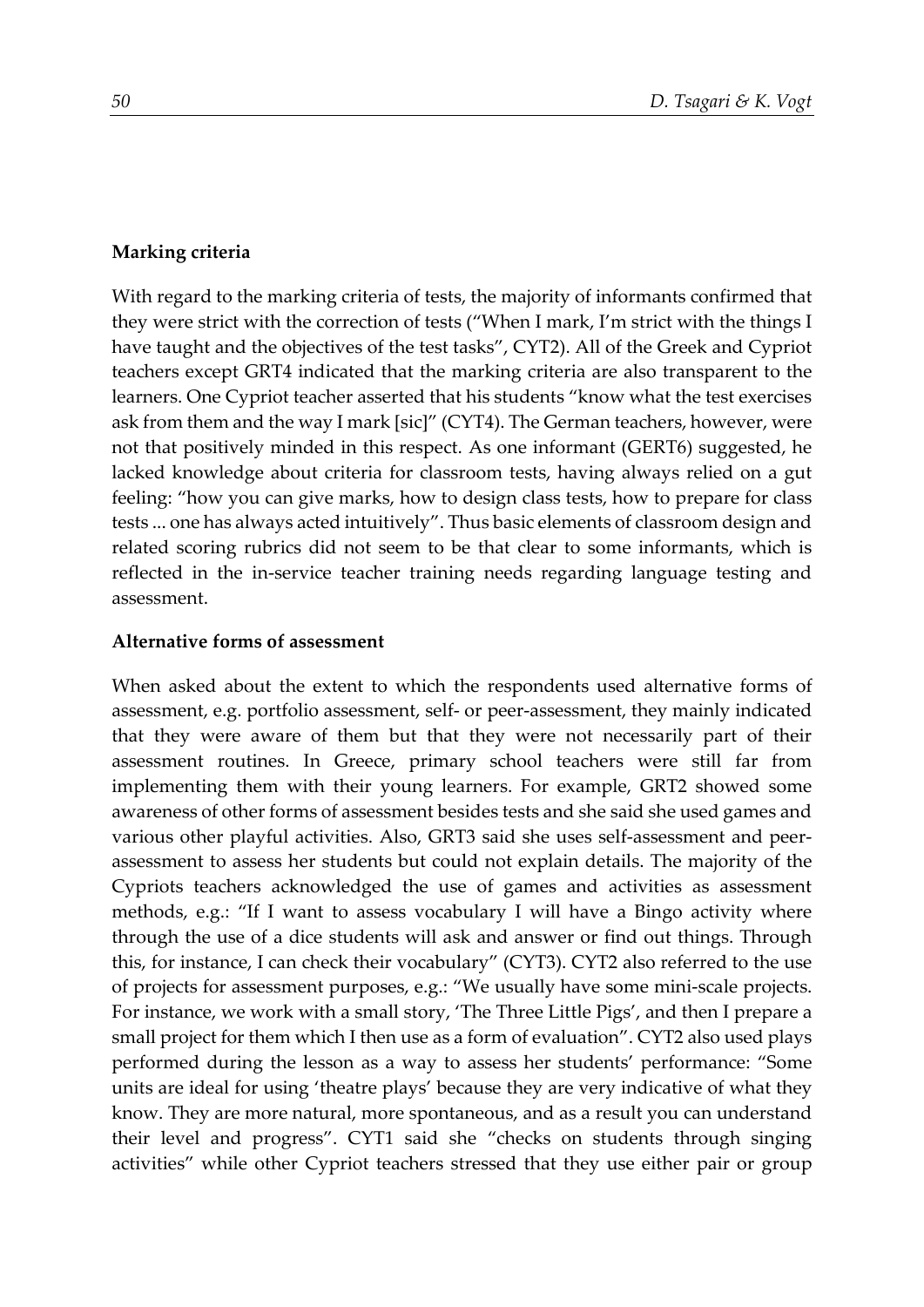work as a means of assessment. With regard to portfolio assessment, only CYT4 said that he had partly used portfolio while CYT2 was planning to implement portfolio the following year.

The results suggest that while the CBLA research community has long embraced nontraditional forms of assessment, the reality in frontline foreign language teaching still often looks different. However, some application of innovative assessment forms was reported by teachers in our sample, and their use was often well reflected in an attempt to make Assessment for Learning (Black & Wiliam, 1998) possible, as the following example from Germany suggests: "You gave peer-assessment as an example. Well, I love doing writing conferences with my pupils ... so that pupils learn how to give fair feedback and get fair feedback in the same way ... as a very constructive way of feedback" (GERT6). In the German context, innovative forms of assessment were often implemented by few dedicated teachers or they were used because the school required the teachers to do so. When their first experience with a new form of assessment was negative, they tended to refrain from further use. This result shows that teachers mainly need support with the concrete, practical implementation of more recent assessment procedures in order to help them expand their repertoire of assessment procedures.

Our data showed that once teachers had included alternative forms of assessment in their repertoires, they saw them as valuable additions or even a good alternative to tests, e.g. Cypriot teacher CYT4 who was convinced that they were "better ways because they are more indicative of what teachers can do". Some Greek teachers in our sample were positive: "I think they are equally useful and I wish I had more time to discuss them with the students" (GRT1).

When asked why they used alternative forms of assessment, the informants mentioned various functions, namely making their teaching more effective and adjusting it to the students' needs and helping them overcome language difficulties. Once teachers embraced alternative forms of assessment as a tool for Assessment for Learning, they held them in high esteem because they had come to believe that these methods enhanced both their teaching methods and students' learning. As one Greek teacher suggested: "I take them into account and try to adjust my teaching to my students' needs" (GRT2). Thus, professionalization in LAL also needs to consider teachers' subjective theories on assessment (Scarino, 2013) and encourage them to include the perspective of the learners in their assessment practices.

#### **Standardized tests**

To the question of whether teachers have ever worked with standardized tests (e.g. *Cambridge Preliminary English Test, Key English Test or English Young Learners,* etc.) or if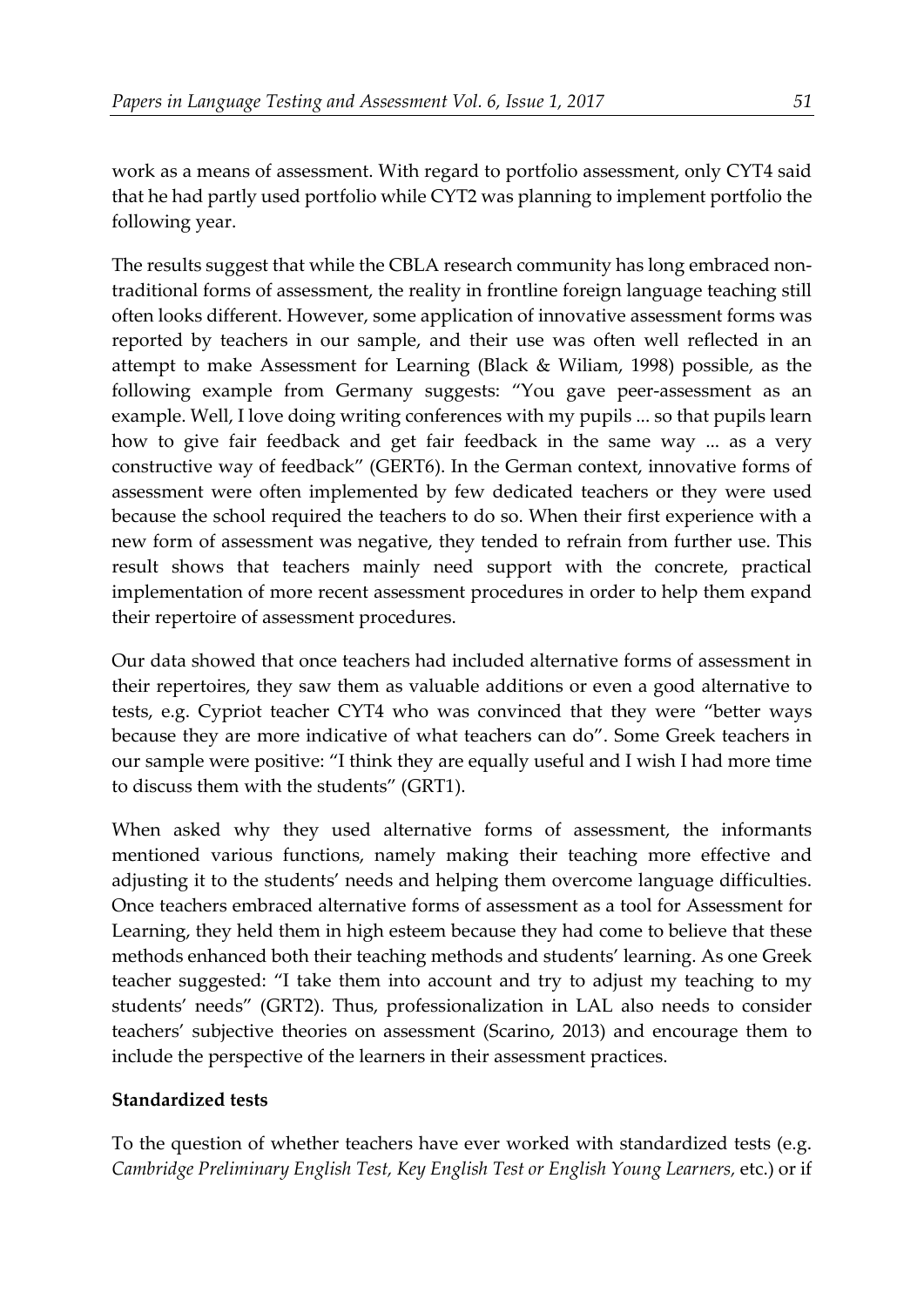they have advised learners in this area, the majority of the teachers said they have never done so. This happens because there is no mandate to do so in public school education, and this is valid for all three educational contexts. But even if there was, teachers said that they are not qualified or trained to assist students in the preparation for such tests.

In the German context, some schools offer clubs that prepare learners to sit a standardised test, e.g. Cambridge Preliminary English Test, on a voluntary basis. This is offered as an extracurricular activity and is totally separate from regular classes. At one school in our German sample this was done, and the teacher used past papers to prepare learners for the test, albeit without critically evaluating them. This result is not surprising as teachers are not trained in the area of standardised tests and, consequently, are not in a position to critically evaluate them.

## **Teachers' training levels in LTA**

The interview data mostly corroborated the findings from the questionnaire in that there are generally low levels of LAL to be observed. However, one of the purposes of the interview was to look into the perceptions of teachers, or more precisely to investigate whether teachers feel prepared for their everyday assessment-related activities at school.

When asked whether they had learned anything about LTA during their pre-service teacher training, the majority of respondents answered either that they had not learned anything or only very little during the initial stages of their career. Teachers stressed that training in language assessment was neglected during their undergraduate studies and pre-service training, e.g. "... definitely not. We didn't receive any such information" (CYT4), "As far as I can remember, we learned as good as nothing about it" (GERT1). One typical statement that stresses how little our respondents felt prepared for their assessment activities was made by a Cypriot teacher: "I do not feel prepared… There's no preparation in such matters for the primary English school teacher" (CYT2). Voices from the German context confirmed this unease: "... you started your practical phase and you were really clueless ... you are at an utter loss in the beginning, you get some advice from colleagues ..., adopt things from colleagues and then work your way through it" GERT21); "it was in at the deep end ... we all experienced this" (GERT19).

Teachers seem to learn about LTA on the job, they rely on mentors, colleagues and published assessment materials in order to survive. This is a general tendency that seems to be valid across educational contexts, as the statement of a Greek informant (GRT11) suggests: "... to be honest with you, I was heavily dependent on the methods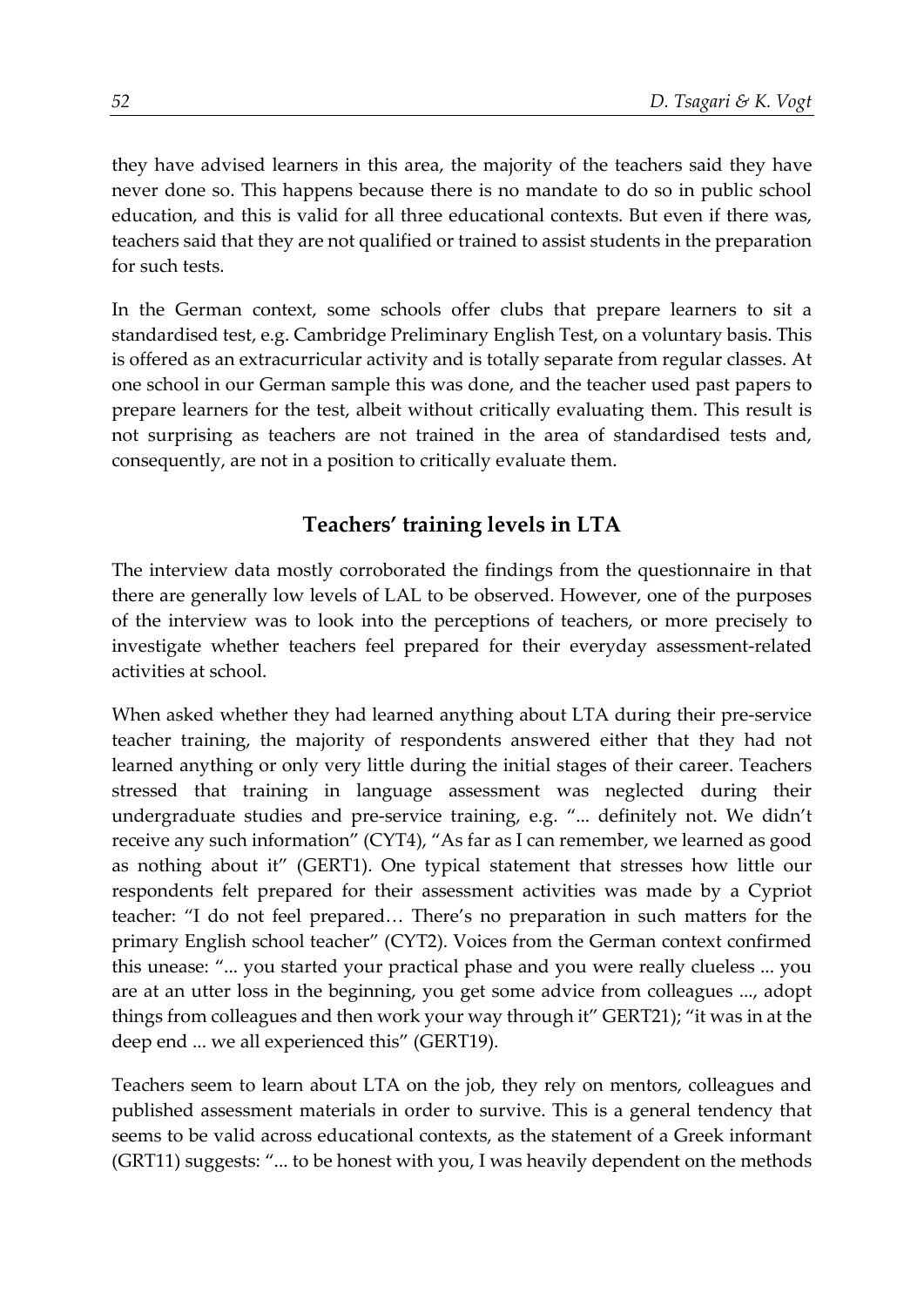of evaluation of the Teacher's book". While this is an acceptable survival strategy on the job, it also accounts for a lack of innovation in assessment practices, which also became obvious in the data.

## **Individualized and local LAL training needs**

Teachers were further asked about their in-service teacher training in LTA in order a) to investigate whether they were satisfied with current in-service teacher training provision in the field and b) to identify their individual training needs in their respective contexts. Our hope was to be able to devise effective topics and formats that would enhance teachers' professionalization in terms of LAL. The latter proved to be impossible, however, since the majority of respondents in our sample had not taken part in in-service teacher training in the field (e.g. 72% of the teachers asked in the German sample). They were thus not able to clearly identify training needs. Some went to attend professional development activities whenever they were required by school authorities to use a certain assessment format or scoring rubrics, e.g. in schoolleaving exams. The general feeling was that work needs to be done in LTA because teachers lack the appropriate knowledge and they need to improve their overall competence in LTA practices, skills and knowledge.

The informants were also asked about their personal professionalization needs. Again, wishes that were expressed were vague most of the time. One of the teachers from Cyprus commented: "I believe that there should be better professional training and orientation in language assessment because we may actually use some individual and group assessment but this is not enough…" (CYT3). When informants did identify concrete training needs, which happened only in the German sample, they were rather general ("concrete things for everyday assessment", GERT24; "how marks come about", GERT5), which shows that they lacked a systematic overview of the field or that they did not see the need to take action. Among the concrete needs expressed were two discernible trends, namely oral assessment practices and criterion-oriented assessment.

## **Summary of results and implications for teacher training**

The present study explored European foreign language teachers' perceived LAL levels generally and in their local educational contexts as well as their expressed training needs in the field. The results of both the questionnaire and interview data indicate that the informants' perceived LAL profiles are not sufficient for the assessment activities they have to accomplish in their professional field. This main result corroborates findings from other studies such as Boraie (2015), Cheng, Rogers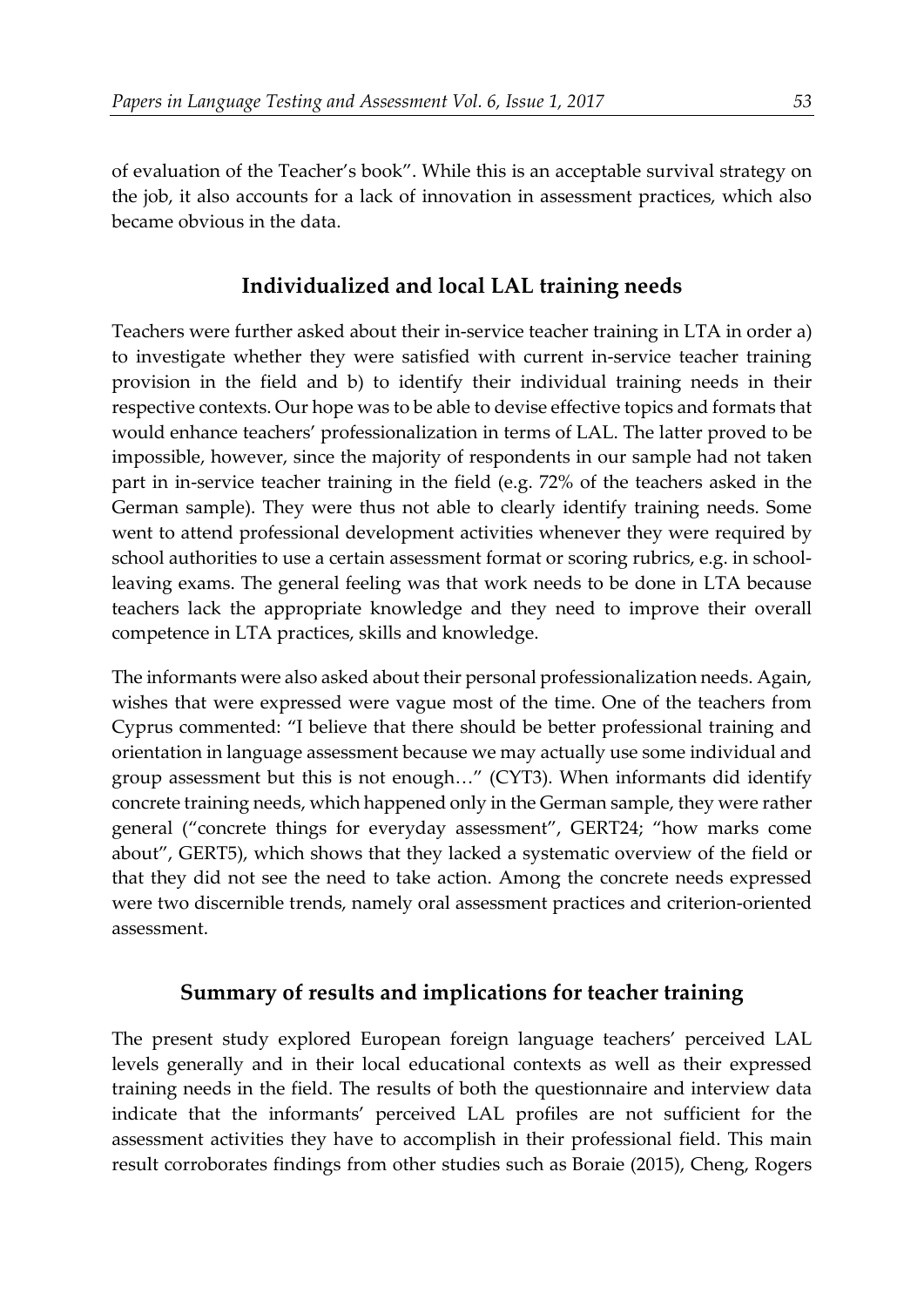and Hu (2004), Hasselgreen et al. (2004), Inbar-Lourie & Levi (2015), Lam (2014), Kvasova and Kavytska (2014) and Xu (2015). The interview data additionally suggests that teachers in our sample do not feel effectively prepared, which adds a psychological component that might have an impact on teachers' job satisfaction as well, supporting Scarino's (2013) call for a holistic approach to LAL.

All sources of data clearly showed that teacher education programs do not provide adequate training in LTA (albeit with individual exceptions), which drives teachers to use compensation strategies such as reliance on published assessment materials or the uncontested adoption of mentors' or colleagues' assessment practices. Such a tendency to "test as you were tested" (in analogy to "teach as you were taught") implies the danger of innovations in assessment not being implemented in practice due to a lack of assessment routines that are firmly based on published knowledge. Generally, approaches like learning on the job, which was displayed by many informants, inhibits effective teacher development.

The interview data yielded individual insights into perceptions and sensitivities of teaching professionals in their local contexts. Summarizing the findings from the interviews, one can see that respondents in our study tend to revert to traditional assessment procedures that are essentially written and typically use similar assessment formats. Opinions are divided on the transparency of marking criteria for learners, ranging from rather positive statements to raised doubts and uncertainty caused by a lack of LAL in this area. Feedback procedures seem to reflect a deficitoriented approach rather than the more positively worded feedback that is inherent in the Common European Framework of Reference and its descriptors that value competencies even on low levels instead of highlighting deficits (Vogt, 2004). Alternative forms of assessment have not yet entered mainstream assessment practices although once teachers in our sample have tried them out successfully, they realise their potential for Assessment for Learning. There is no experience with standardized tests and teachers are not in a position to evaluate them critically. Concepts related to LTA remain fuzzy to a substantial number of respondents in our study, which is attributable to low LAL levels. Consequently, teachers have difficulties to specify their personal professional development needs although teachers in some contexts do identify urgent areas for training.

Of course the limited number of interviewees forbids generalizations and represents a limitation of the study. An additional way of garnering valuable information on teachers' LAL would consist of actual research in classrooms in order to gain an additional data source and obtain more detailed insights into the nature and impact of language assessment practices on language learning (Cheng & Wang, 2007; Tsagari, 2016; 2014).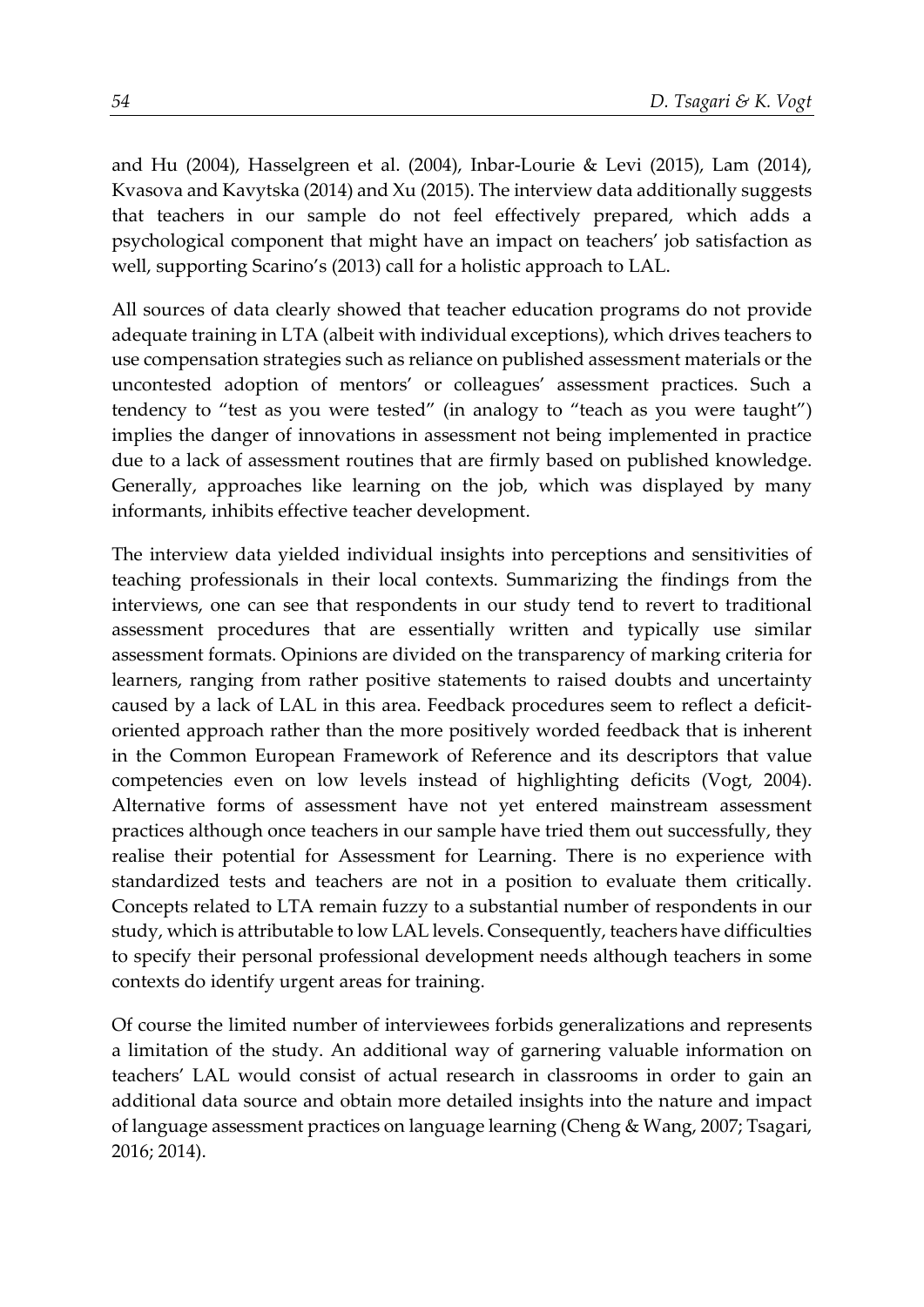The evidence from the existing data in the study showed, however, that foreign language teachers are seriously thinking about their place within language assessment, and are ready for greater levels of involvement in training initiatives to broaden and diversify their assessment literacy with varying priorities depending on contextual assessment requirements. Teachers have pointed out repeatedly that their assessment competency has not yet reached a level that would allow them to feel confident enough about their language assessment activities. Rather, they realize that professional training is required and this aspect of their teaching is one that definitely needs improvement. What will benefit teachers is professional development in this area.

Attending to teachers' professional knowledge and practice in language assessment will contribute towards the development of a dynamic and contextually sensitive assessment literacy culture in EFL education. The challenge undoubtedly lies in providing appropriate and available professional development opportunities for teachers to meet their assessment needs. An assessment literacy development strategy could, for example, rely on a combination of the following in varying proportions. For example, formal language assessment courses (BA and MA level) can expose teachers not only to new ideas but help them to meet their professional assessment needs and responsibilities although this suggestion might not be feasible on a larger scale. Attendance of pre- and in-service language assessment workshops (of appropriate length) is equally important. However, such courses and workshops also need to capitalise on teachers' existing experience and practices (Fulcher 2012) and take into account results of assessment needs analysis such as the ones reported in this study. They also need to recognise and deal with the reality and constraints influencing teachers' assessment practices and encourage an action-research orientation to professional development which will combine theories with practice in the classroom (cf DeLuca, Klinger, Pyper & Woods, 2015; Jonsson, Lundahl & Holmgren, 2015). Training courses should also involve policy, decision makers, and teachers in collaborative assessment development projects (Stiggins, 1999a; b) and allow students to be involved in assessment to build their confidence and maximize their achievement (Stiggins, 2001). Otherwise, such training endeavours might fall short of meeting the professional development standards of EFL teachers (see also Harding & Kremmel, 2016; Hill, 2015; Taylor, 2009), and it is these that we would like to see improved for the sake of foreign language teaching professionals and their learners.

#### **References**

Aguado, K. (2014). Triangulation: Möglichkeiten, Grenzen, Desiderate. [Triangulation: possibilities, limitations, desiderata.] In D. Elsner & B. Viebrock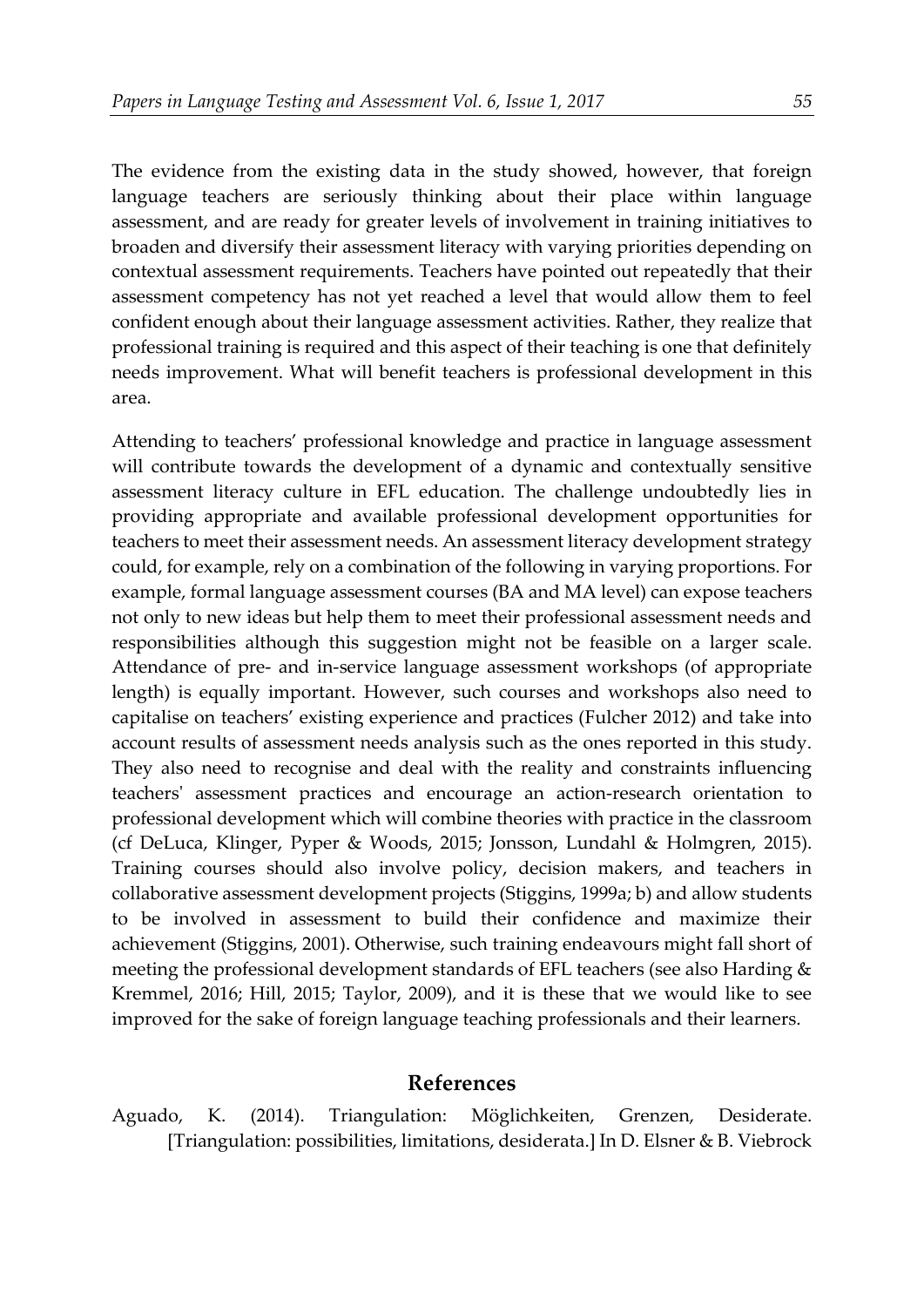(Eds.), *Triangulation in der Fremdsprachenforschung.* [Triangulation in Foreign Language Research]. (pp. 203-219). Frankfurt / Main: Peter Lang.

- Black, P., & Wiliam, D. (1998). Assessment and Classroom Learning. *Assessment in Education: Principles, Policy and Practice*, *5*(1), 7–71.
- Boraie, D. (2015). *The Construct of Language Assessment Literacy as Perceived by Foreign*  Language Teachers in a Specific Context. Paper presented at the 37<sup>th</sup> Language Testing and Research Colloquium. Toronto/Canada, 16 to 20 March 2015.
- Cheng, L., Rogers, T. & Hu, H. (2004). ESL/EFL Instructors' Classroom Assessment Practices: Purposes, Methods, and Procedures. *Language Testing 21*(3), 360-389. DOI: 10.1191/0265532204lt288oa
- Cheng, L. & Wang, X. (2007). Grading, Feedback, and Reporting in ESL/EFL Classrooms. *Language Assessment Quarterly*, *4*(1), 85-107. DOI:10.1080/15434300701348409
- Cohen, L., Manion, L. & Morrison, K. (2011). *Research Methods in Education* (7<sup>th</sup> ed.). London: Taylor and Francis.
- Colby-Kelly, C. (2015). *Assessing the Unobservable: Can AFL Inform on Nascent Learning in an L2 Classroom Setting*? Paper presented at the 37<sup>th</sup> Language Testing and Research Colloquium. Toronto/Canada, 16 to 20 March 2015.
- Colby-Kelly, C. (2014). Assessment for Learning in Theory and Practice in L2 Classrooms. *The Encyclopedia of Applied Linguistics* 1–7. DOI: 10.1002/97814051983.1wbeal1439.
- Coombe, C., S. Troudi & Al-Hamly, M. (2012). Foreign and Second Language Teacher Assessment Literacy: Issues, Challenges, and Recommendations. In C. Coombe, P. Davidson, B. O'Sullivan & S. Stoynoff (Eds.), *The Cambridge Guide to Second Language Assessment* (pp. 20-29). Cambridge: Cambridge University Press.
- Creswell, J. W. (2015). *A Concise Introduction to Mixed Methods Research*. Los Angeles. CA: Sage.
- DeLuca, C., D. Klinger, J. Pyper & Woods, J. (2015). Instructional Rounds as a Professional Learning Model for Systemic Implementation of Assessment for Learning. *Assessment in Education: Principles, Policy & Practice 22*(1), 122-139, DOI:10.1080/0969594X.2014.967168
- Dörnyei, Z. (2007). *Research Methods in Applied Linguistics*. Oxford: Oxford University Press.
- Dörnyei, Z. (2010). *Questionnaires in second language research: Construction, administration, and processing* (2nd ed.). New York, NY: Routledge.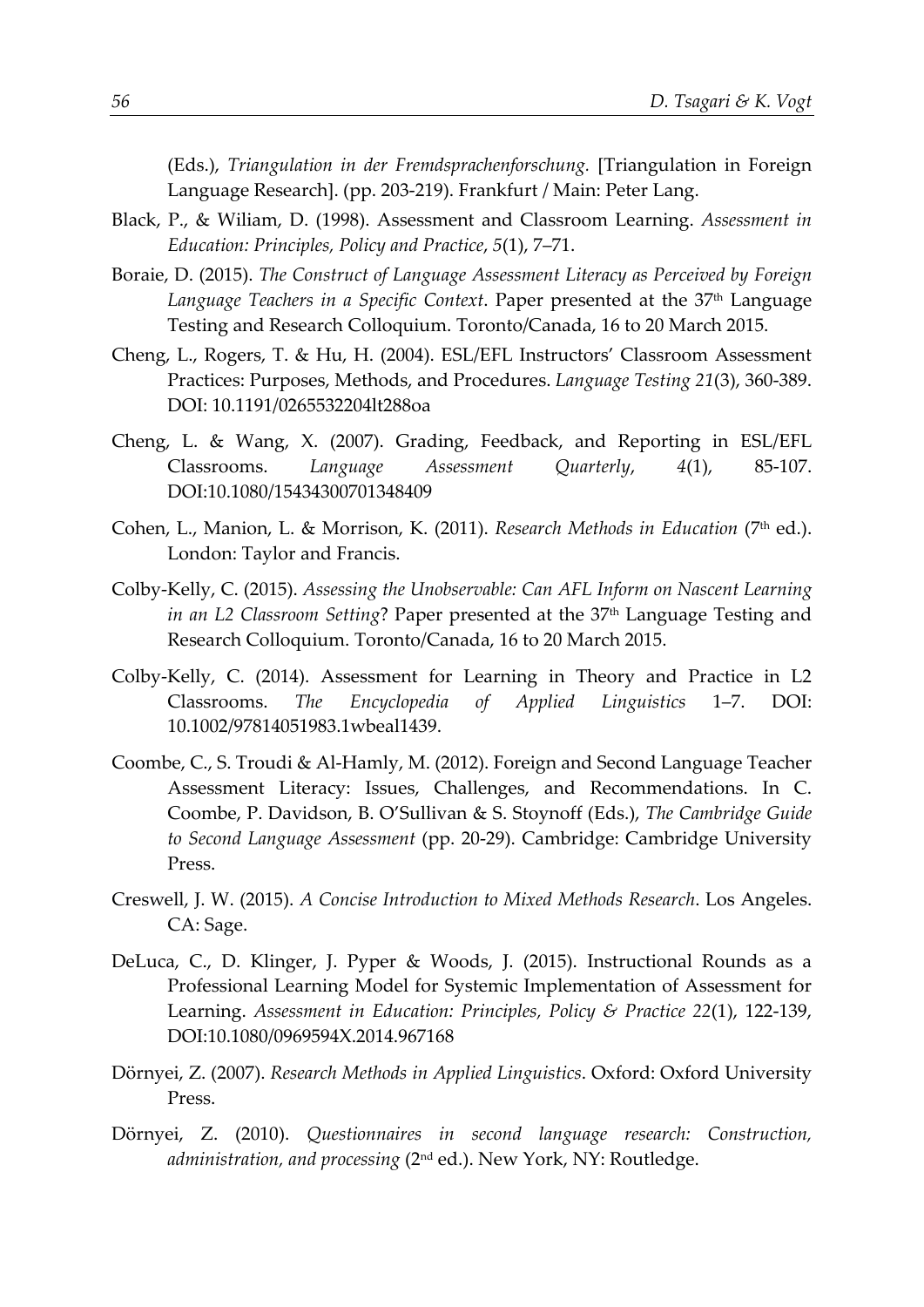- East, M. (2015). Coming to Terms with Innovative High-Stakes Assessment Practice: Teachers' Viewpoints on Assessment Reform. *Language Testing 32*(1), 101-120. DOI: 10.1177/0265532214544393.
- Elsner, D. & Viebrock, B. (eds.) (2014). *Triangulation in der Fremdsprachenforschung*. [Triangulation in Foreign Language Research]. Frankfurt / Main: Peter Lang.
- Engelsen, K. S. and Smith, K. (2014). Assessment Literacy. In C. Wyatt-Smith et al. (eds.), *Designing Assessment for Quality Learning, The Enabling Power of Assessment*, 1: 91-107, DOI 10.1007/978-94-007-5902-2\_6
- Falsgraf, C. (2005). *Why a National Assessment Summit? New Visions in Action*. National Assessment Summit. Meeting Conductedin Alexandria, Va. Retrieved April 11, 2017 from http://www.nflrc.iastate.edu/nva/ worddocuments/assessment\_2005/pdf/nsap\_introduction.pdf.
- Fulcher, G. (2012). Assessment Literacy for the Language Classroom. *Language Assessment Quarterly 9*(2), 113-132. DOI: 10.1080/15434303.2011.642041.
- Hamp-Lyons, L. (2009). Principles for Large-Scale Classroom-Based Teacher Assessment of English Learners' Language: An Initial Framework from School-Based Assessment in Hong Kong. *TESOL Quarterly 43*(3), 524-529. DOI: 10.1002/j.1545-7249.2009.tb00249.x
- Harding, L. & Kremmel, B. (2016). Language Assessment Literacy and Professional Development. In D. Tsagari and J. Banerjee (Eds.), *Handbook of Second Language Assessment* (pp. 413-428). Berlin & New York: Mouton de Gruyter.
- Hasselgreen, A., Carlsen, C. & Helness, H. (2004). *European Survey of Language and Assessment Needs. Part One: General Findings*. Retrieved April 11, 2017 from http://www.ealta.eu.org/documents/resources/survey-report-pt1.pdf.
- Hill, K. (2015). *The Implications of LOLA for Teacher Professional Development*. Paper presented at the 37<sup>th</sup> Language Testing and Research Colloquium. Toronto/Canada, 16 to 20 March 2015.
- Hill, K. & McNamara, T. (2012). Developing a Comprehensive, Empirically Based Research Framework for Classroom-based Assessment. *Language Testing 29*(3), 395-420. DOI: 10.1177/0265532211428317
- Hill, K. (2012). *Classroom-based Assessment in the School Foreign Language Classroom*. Frankfurt / Main et al: Peter Lang.
- Inbar-Lourie, O. and Levi, T. (2015). *Implementing Formative Classroom Assessment Initiatives: What Language Assessment Literacy Knowledge is Required?* Paper presented at the 37th Language Testing and Research Colloquium. Toronto/Canada, 16 to 20 March 2015.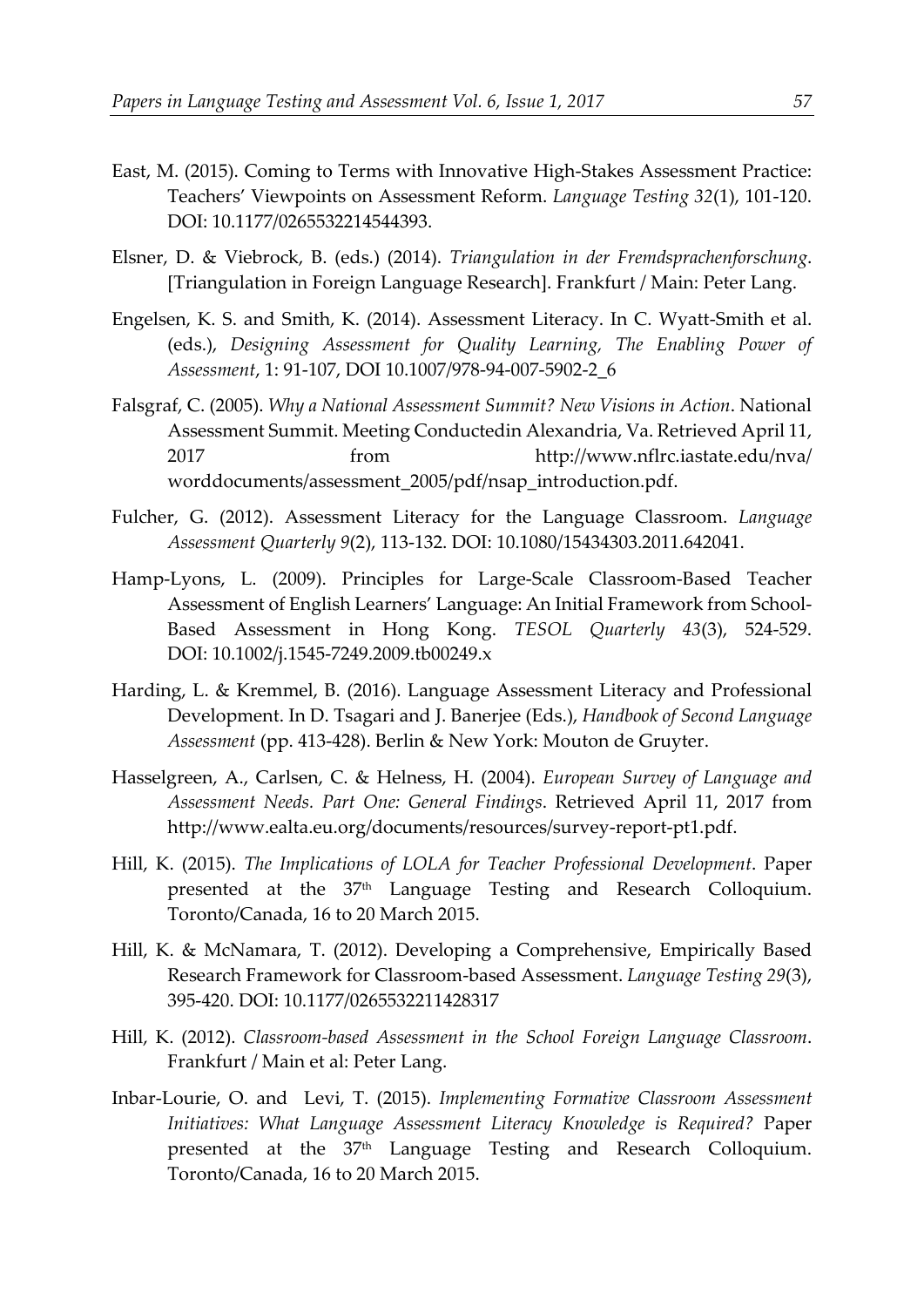- Inbar-Lourie, O. (2008). Constructing a Language Assessment Knowledge Base: A Focus on Language Assessment Courses. *Language Testing 25*(3), 385-402. DOI: 10.1177/0265532208090158.
- Jonsson, A., Lundahl, C. & Holmgren, A. (2015). Evaluating a large-scale implementation of Assessment for Learning in Sweden. *Assessment in Education: Principles, Policy & Practice 22*(1), 104-121, DOI: 10.1080/0969594X.2014.970612
- Kvasova, O. & Kavytska, T. (2014). The Assessment Competence of University Foreign Language Teachers: A Ukranian Perspective. *CercleS 4*(1), 159-177. DOI: 10.1515/cercles-2014-0010.
- Lam, R. (2014). Language assessment training in Hong Kong: Implications for language assessment literacy. *Language Testing*. Published online. DOI: 10.1177/0265532214554321
- Leung, C. (2014). Classroom-based Assessment Issues for Language Teacher Education. In A.J. Kunnan (Ed.), *The Companion to Language Assessment*. (Vol. III, pp. 1510-1519). Chichester: Wiley Blackwell.
- Malone, M.E. (2013). The Essentials of Assessment Literacy: Contrasts between Testers and Users. *Language Testing 30*(3), 329-344. DOI: 10.1177/0265532213480129.
- Mendoza, López, A.A. & Arandia Bernal, R. (2009). Language Testing in Colombia: A Call for More Teacher Education and Teacher Training in Language Assessment. *PROFILE* 11 (2), 55-70.
- North Central Regional Educational Laboratory / Metiri Group (2003). *Literacy in the Digital Age*. Napierville (IL). Retrieved April 11, 2017 from http://pict.sdsu.edu/engauge21st.pdf.
- Pill, J. & Harding, L. (2013). Defining the Language Assessment Literacy Gap: Evidence from a Parliamentary Enquiry. *Language Testing 30*(3), 381-402. DOI: 10.1177/0265532213480337.
- Popham, W. J. (2009). Assessment Literacy for Teachers: Faddish or Fundamental? *Theory into Practice 48*(1), 4-11. ERIC: EJ823941.
- O'Loughlin, K. (2013). Developing the Assessment Literacy of University Proficiency Test Users. *Language Testing 30*(3), 363-380. DOI: 10.1177/0265532213480336.
- Scarino, A. (2013). Language Assessment Literacy as Self-awareness: Understanding the Role of Interpretation in Assessment and in Teacher Learning. *Language Testing 30*(3), 309-327. DOI: 10.1177/0265532213480128.

Stiggins, R. J. (1991). Assessment Literacy. *Phi Delta Kappa 72*(7), 534-539.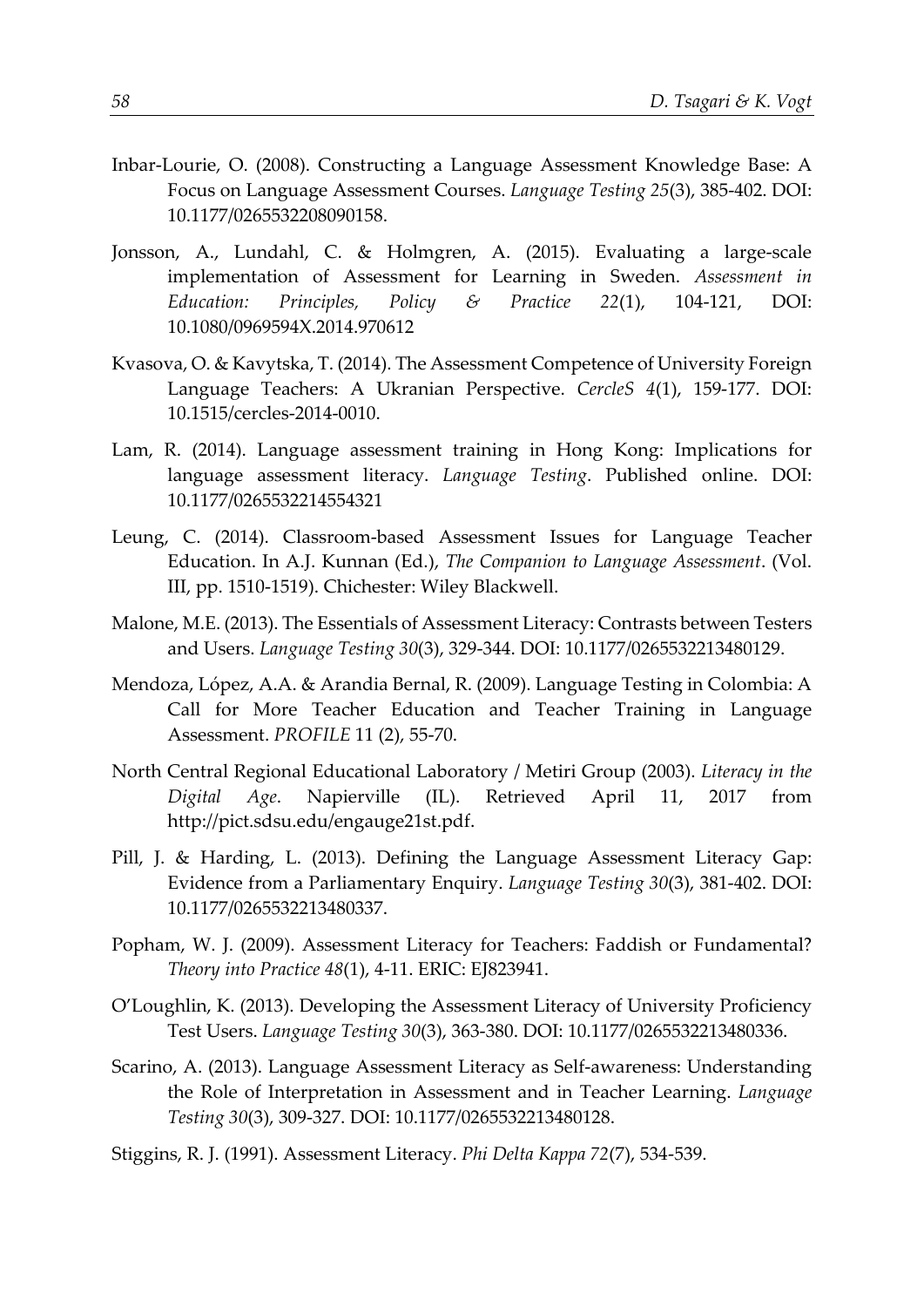- Stiggins, R. J. (1999a). Learning teams can help educators develop their collective assessment literacy. *Journal of Staff Development*, 20/3. Retrieved April 11, 2017 from http://www.nsdc.org/library/publications/jsd/stiggins203.cfm.
- Stiggins, R.J. (1999b). Teams. *Journal of Staff Development*, 20/3. Retrieved April 11, 2017 from http://www.nsdc.org/library/publications/jsd/stiggins203.cfm.
- Stiggins, R.J. (2001). *Student-Involved Classroom Assessment* (3rd ed.). Upper Saddle River, NJ: Prentice Hall.
- Stiggins, R.J. (2006). Assessment for Learning: A Key to Motivation and Achievement. *Edge 2*(2), 3-19.
- Tashakkori, A. & Teddlie, C. (1998). *Mixed Methodology: Combining Qualitative and Quantitative Approaches*. Thousand Oaks, Ca: Sage.
- Taylor, L. (2009). Developing Assessment Literacy. *Annual Review of Applied Linguistics 29*, 21-36. DOI: 10.1017/S0267190509090035.
- Taylor, L. (2013). Communicating the Theory, Practice and Principles of Language Testing to Test Stakeholders: Some Reflections. *Language Testing 30*(3), 403-412. DOI: 10.1177/0265532213480338.
- Teddlie, C. & Tashakkori, A. (2009). *Foundations of Mixed Methods Research: Integrating Quantitative and Qualitative Approaches in the Social and Behavioral Sciences*. Los Angeles, CA: Sage.
- Tsagari, D. (2016). 'Assessment orientations of primary state school EFL teachers in two Mediterranean countries'. In *C·E·P·S Journal – CEPS Journal (Center for Educational Policy Studies Journal*). Special thematic issue entitled *'Assessment of Young Foreign Language Learners'* 6(1), 9-30*.* Retrieved April 11, 2017 from http://www.cepsj.si/doku.php?id=en:volumes:2016-vol6-no1
- Tsagari, D. (2014) *Unplanned LOA in EFL Classrooms: Findings from an Empirical Study.* Paper presented at the Roundtable on Learning-Oriented Assessment In Language Classrooms And Large-Scale Assessment Contexts. Teachers College, Columbia University, New York, October 10-12, 2014.
- Tsagari, D. & Csépes, I. (Eds.) (2011). *Classroom-based Language Assessment*. Frankfurt / Main et al: Peter Lang.
- Turner, C. E. (2014). Mixed Methods Research. In A. J. Kunnan (Ed.), *The Companion to Language Assessment* (pp. 1-15). Hoboken, NJ: John Wiley & Sons, Inc.
- Vogt, K. (2004). Der Gemeinsame Europäische Referenzrahmen für Sprachen: Inhalte, Ziele, Diskussion. [The Common European Framework of Reference for Languages: Contents, Aims, Discussion.] *Der Fremdsprachliche Unterricht Englisch*, *38*(2004), 69, 48–51.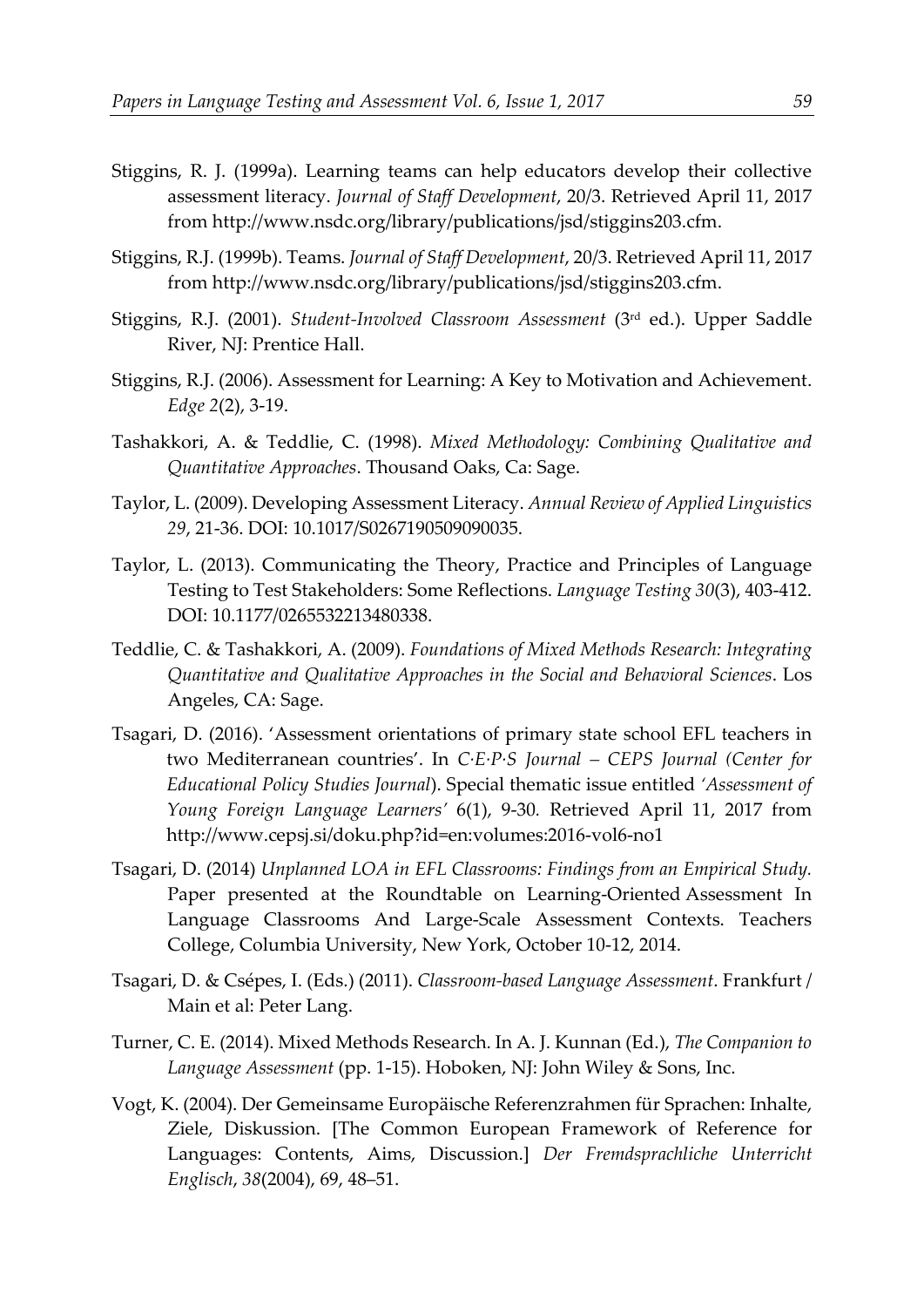- Vogt, K. & Tsagari, D. (2014). Assessment Literacy of Foreign Language Teachers: Findings of a European Study. *Language Assessment Quarterly 11*(4), 374-402. DOI: 10.1080/15434303.2014.960046.
- Yan, J. (2010). The Place of Language Testing and Assessment in the Professional Preparation of Foreign Language Testers in China. *Language Testing 27*(4), 555- 584. DOI: 10.1177/0265532209351431.
- Yin, M. (2010). Understanding Classroom Language Assessment through Teacher Thinking Research. *Language Assessment Quarterly 7*(2), 176-195.
- Xu, Y. (2015). *Language Assessment Literacy in Practice: A Case Study of a Chinese University English Teacher*. Paper presented at the 37<sup>th</sup> Language Testing and Research Colloquium. Toronto/Canada, 16 to 20 March 2015.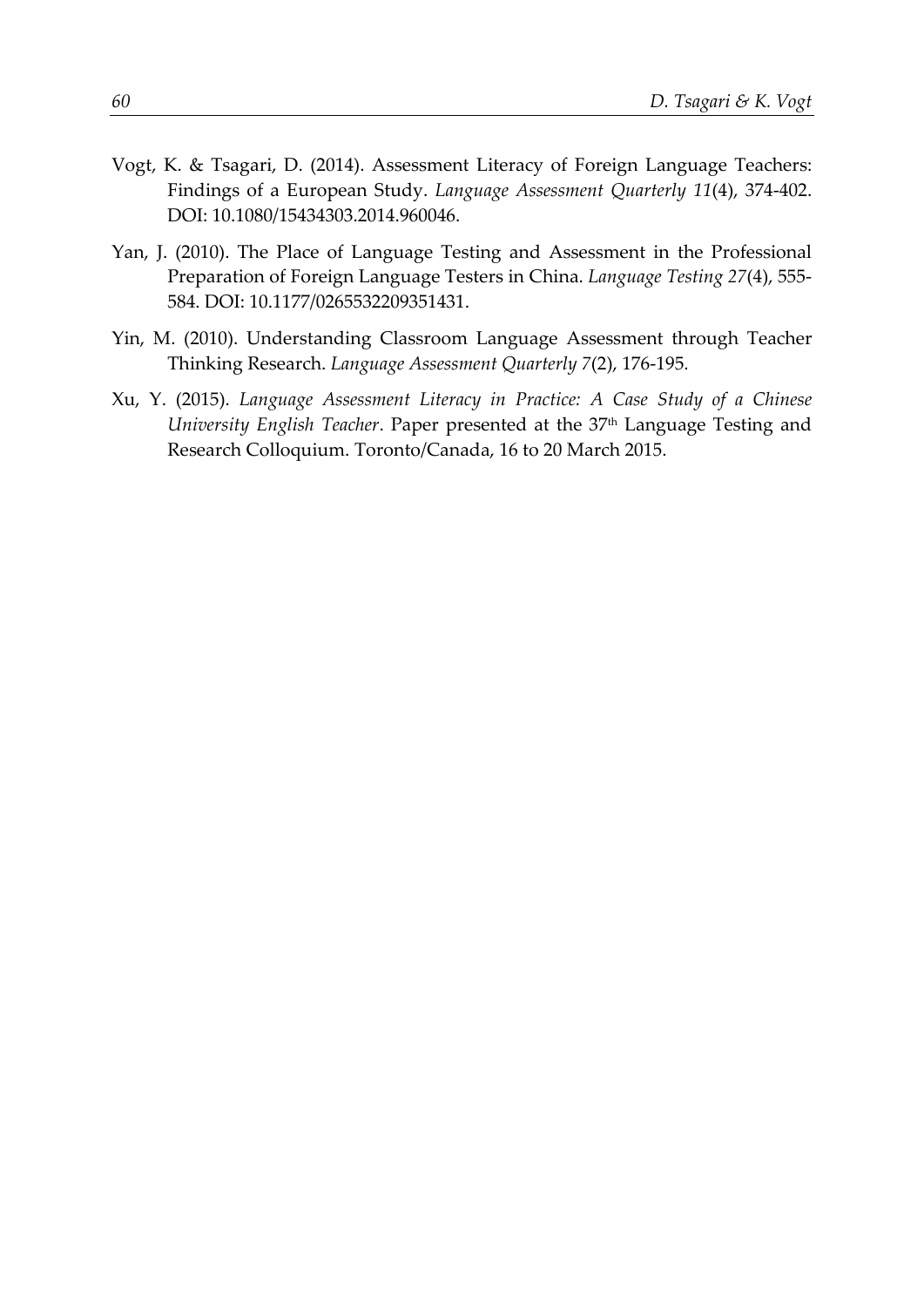## **Appendix 1. Teachers' Questionnaire**

\_\_\_\_\_\_\_\_\_\_\_\_\_\_\_\_\_\_\_\_\_\_\_\_\_\_\_\_\_\_\_\_\_\_\_\_\_\_\_\_\_\_\_\_\_\_\_\_\_\_\_\_\_\_\_\_\_\_\_\_\_\_\_\_\_\_\_\_\_

\_\_\_\_\_\_\_\_\_\_\_\_\_\_\_\_\_\_\_\_\_\_\_\_\_\_\_\_\_\_\_\_\_\_\_\_\_\_\_\_\_\_\_\_\_\_\_\_\_\_\_\_\_\_\_\_\_\_\_\_\_\_\_\_\_\_\_\_\_

#### **Part I. General information**

- 1. I work in  $($  (country)
- 2. What subject(s) do you teach?
- 3. What subjects have you studied?
- 4. What is your highest qualification?

Please specify: \_\_\_\_\_\_\_\_\_\_\_\_\_\_\_\_\_\_\_\_\_\_\_\_\_\_\_\_\_\_\_\_\_\_\_\_\_\_\_\_\_\_\_\_\_\_\_\_\_\_\_\_\_\_\_\_

- 5. Type of school/institution you teach at:
- 6. Average age of pupils: \_\_\_\_\_\_\_\_\_\_\_\_\_\_\_\_\_\_\_\_\_\_\_\_\_\_\_\_\_\_\_\_\_\_\_\_\_\_\_\_\_\_\_\_\_\_\_\_\_\_
- 7. Your functions at school/institution:
	- □ Teacher
	- $\Box$  Head of department at school
	- $\Pi$  Mentor
	- $\Box$  Advisory function for authorities (local government, ministry etc.) Other? Please specify: \_\_\_\_\_\_\_\_\_\_\_\_\_\_\_\_\_\_\_\_\_\_\_\_\_\_\_\_\_\_\_\_\_\_\_\_\_\_\_\_\_\_\_
- 8. During your pre-service or in-service teacher training, have you learned something about testing and assessment (theory and practice)?
	- Yes (please specify: ) \_\_\_\_\_\_\_\_\_\_\_\_\_\_\_\_\_\_\_\_\_\_\_\_\_\_\_\_\_\_\_\_\_\_\_\_\_\_\_\_\_\_\_\_
	- $\Box$  No

#### **Part II. Questions about training in LTA**

- *1. Classroom-focused LTA*
- 1.1. Please specify if you were trained in the following domains.

|                                                                                             | Not at<br>all | A little<br>$(1-2 \; days)$ | <b>More</b><br>advanced |
|---------------------------------------------------------------------------------------------|---------------|-----------------------------|-------------------------|
| a) Preparing classroom tests                                                                |               |                             |                         |
| b) Using ready-made tests from textbook<br>packages                                         |               |                             |                         |
| c) Giving feedback to students based on<br>information from tests/assessment                |               |                             |                         |
| d) Using self- or peer-assessment                                                           |               |                             |                         |
| e) Using informal, continuous, non-test<br>type of assessment                               |               |                             |                         |
| f) Using the European Language Portfolio,<br>an adaptation of it or some other<br>portfolio |               |                             |                         |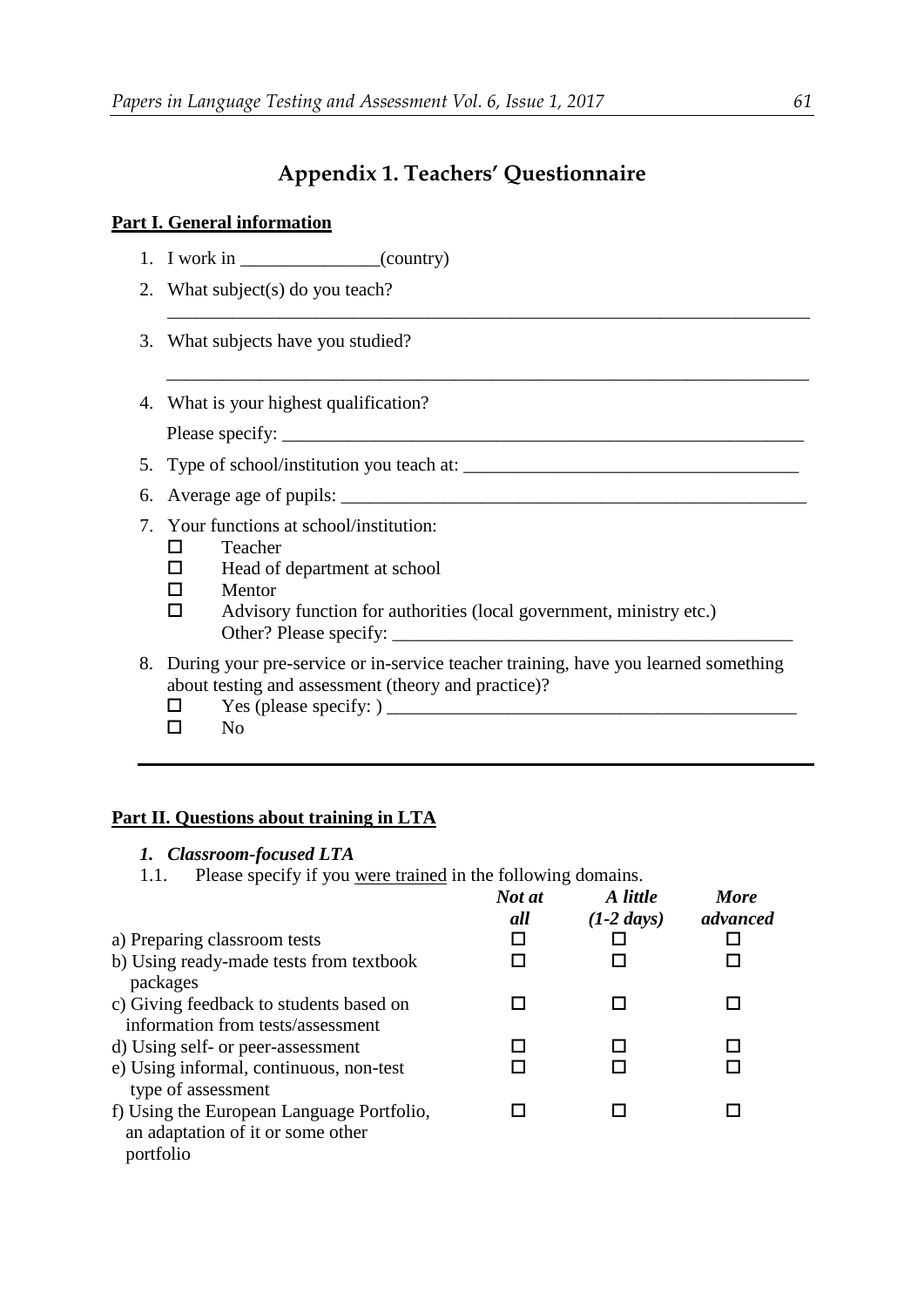| Please specify if you need training in the following domains.<br>1.2.                              |             |                               |                                   |
|----------------------------------------------------------------------------------------------------|-------------|-------------------------------|-----------------------------------|
|                                                                                                    | <b>None</b> | Yes, basic<br><b>Training</b> | Yes, more<br>advanced<br>training |
| a) Preparing classroom tests                                                                       |             |                               |                                   |
| b) Using ready-made tests from<br>textbook packages or from other<br>sources                       |             |                               |                                   |
| c) Giving feedback to students based<br>on information from tests/assessment                       |             |                               |                                   |
| d) Using self- or peer-assessment<br>e) Using informal, continuous, non-test type<br>of assessment |             |                               |                                   |
| f) Using the European Language Portfolio,<br>an adaptation of it or some other portfolio           |             |                               |                                   |

# *2. Purposes of testing*

Please specify if you were trained in the following domains.

|                                         | Not at<br>all | A little<br>$(1-2 \; days)$ | <b>More</b><br>advanced |
|-----------------------------------------|---------------|-----------------------------|-------------------------|
| a) Giving grades                        |               |                             |                         |
| b) Finding out what needs to be taught/ |               |                             |                         |
| learned                                 |               |                             |                         |
| c) Placing students onto courses,       |               |                             |                         |
| programs, etc.                          |               |                             |                         |
| d) Awarding final certificates (from    |               |                             |                         |
| school/program; local, regional         |               |                             |                         |
| or national level)                      |               |                             |                         |

2.2. Please specify if you need training in the following domains

|                                         | <b>None</b> | Yes, basic<br><b>Training</b> | Yes, more<br>advanced<br>training |
|-----------------------------------------|-------------|-------------------------------|-----------------------------------|
| a) Giving grades                        |             |                               |                                   |
| b) Finding out what needs to be taught/ |             |                               |                                   |
| learned                                 |             |                               |                                   |
| c) Placing students onto courses,       |             |                               |                                   |
| programs, etc.                          |             |                               |                                   |
| d) Awarding final certificates (from    |             |                               |                                   |
| school/program; local, regional         |             |                               |                                   |
| or national level                       |             |                               |                                   |